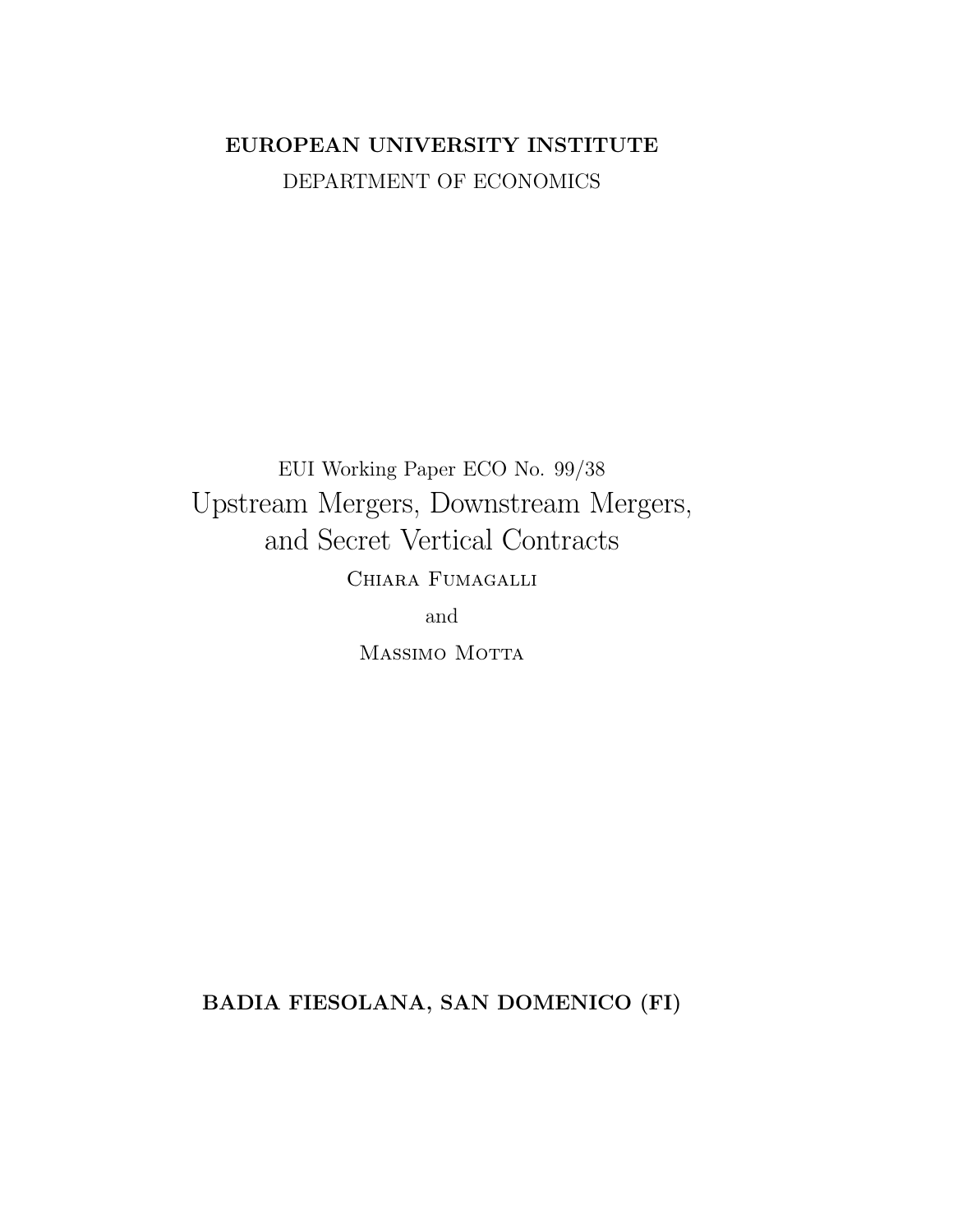All rights reserved.

No part of this paper may be reproduced in any form without permission of the author.

> ©1999 C. Fumagalli and M. Motta Printed in Italy in December 1999 European University Institute Badia Fiesolana I-50016 San Domenico $(\mathrm{FI})$ Italy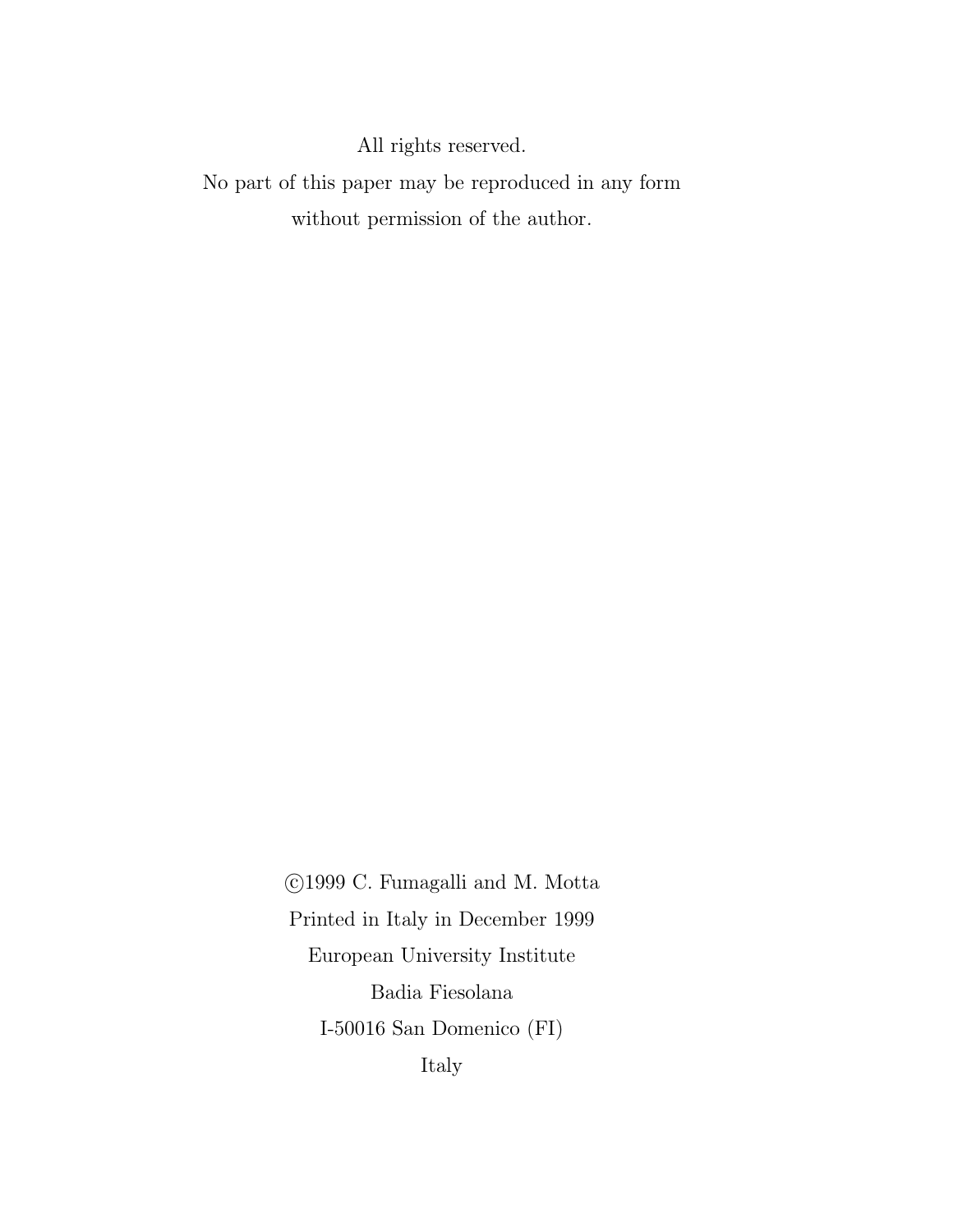# Upstream mergers, downstream mergers, and secret vertical contracts

Chiara Fumagalli Università Bocconi, Milano Universitat Pompeu Fabra, Barcelona

Massimo Motta European University Institute, Florence Universitat Pompeu Fabra, Barcelona

November 17, 1999

#### Abstract

In an industry characterised by secret vertical contracts, we consider a benchmark case where two vertical chains exist, with two upstream manufacturers selling to two downstream retailers, and show that the equilibrium prices are independent of whether upstream or downstream firms have all the bargaining power. We then analyse two alternative mergers, and show that a downstream merger (which gives the downstream monopolist all the bargaining power) is more welfare detrimental than an upstream merger (which gives the bargaining power to the upstream monopolist). We also show that downstream and upstream mergers have the same effects when contracts are observable.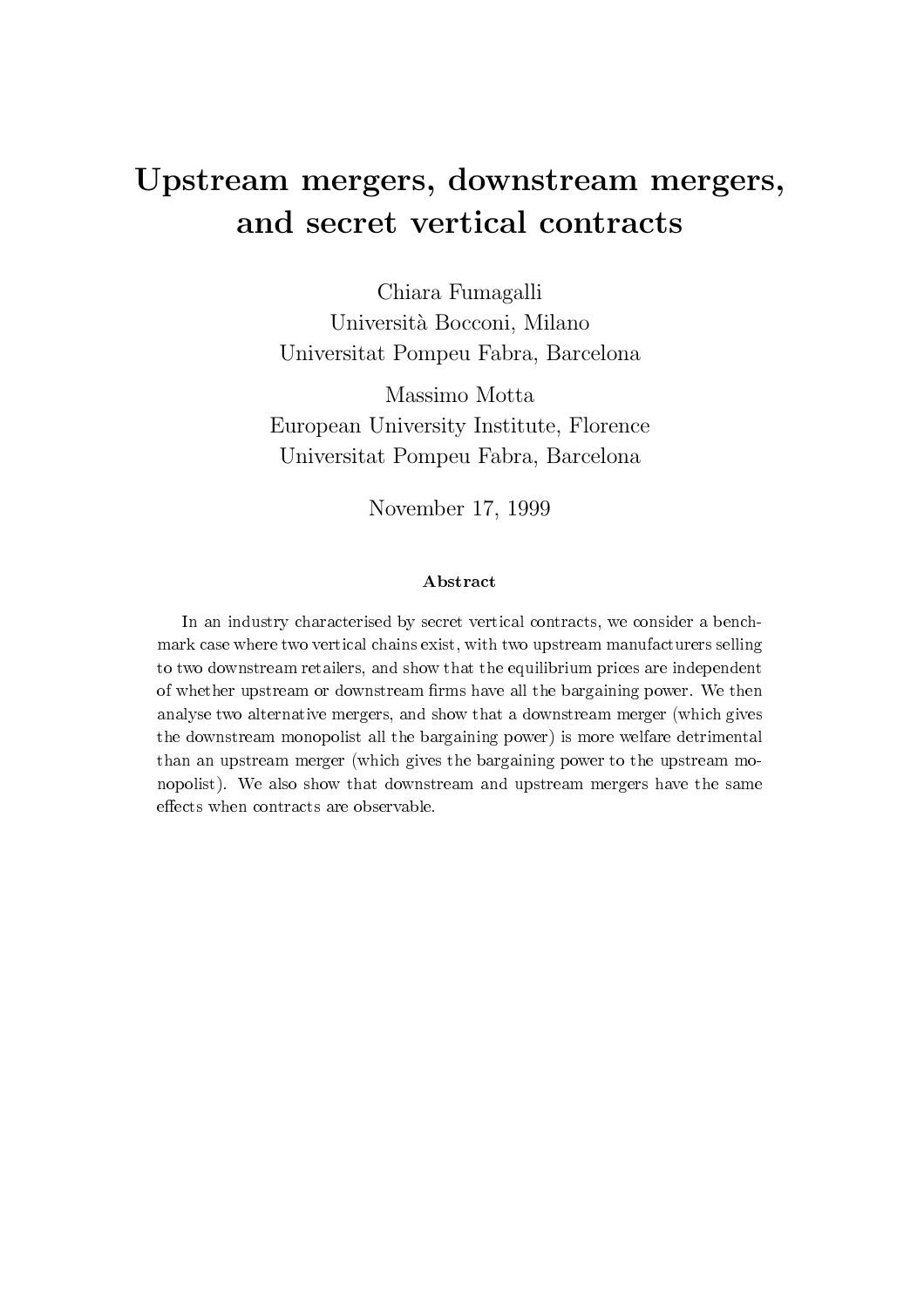### 1 Introduction

The study of vertical contracts is probably one of the most interesting areas of research in the recent industrial organisation literature. However, most of the studies assume that it is the upstream firms (or manufacturers) which have the bargaining power, and can make take-it-or-leave-it offers to the downstream firms (or retailers)<sup>1</sup>. In general, economists have presumed that concentration is higher among the manufacturers than among the retailers, and that entry in the retailing sector is characterised by few barriers, so that perfect competition and/or free entry in the retail sector would not be seen as too strong assumptions. Yet, this perspective was probably more justified in the past than in recent times, given the rising market concentration at the retailers' level, as for instance the success of large supermarket chains in many countries would suggest.

The few existing data witness the impressive rise in concentration among retailers. In the UK, the number of grocery retail outlets fell from over 140,000 in 1960 to below 40,000 in 1997, with  $2\%$  of the stores controlling  $47\%$  of grocery sales  $^2$  (Dobson and Waterson, 1999, pp. 136-139). Similar evolution in retailer concentration has occurred in all the western economies. Even in Italy, which together with Greece has the lowest level of retail concentration in Europe (the top  $5$  retail firms had  $11\%$  of sales in 1997, whereas France and Germany had  $31\%$ , the UK  $30\%$ , Belgium  $43\%$  and Finland  $72\%)^3$ , there are clear signs that retail concentration is increasing. For instance, the number of food stores were 339,400 in 1983 but only 287,000 ten years later (Dobson and Waterson, 1999, pp. 139-140).

This development calls for more research on the analysis of vertical contracts under the hypothesis that retailers are the "strong side" of the vertical structure. There are recent studies which have moved in this direction. For instance, Shaffer (1991) considers the case of imperfectly competitive retailers which have the bargaining power and can choose among the offers that many producers make. He analyzes observable contracts and finds that downstream firms offer vertical contracts to their suppliers aimed at reducing competition in the product market. This type of strategic contracts is also used by manufacturers when they have the bargaining power<sup>4</sup>. Hart and Tirole (1990), O'Brien and Shaffer (1992), McAfee and Schwartz (1993), and Rey and Tirole (1996) introduce secret (or unobservable) contracts in a setting in which an upstream monopolist sells to many retailers. They show that unobservability of contracts gives room for opportunis-

<sup>&</sup>lt;sup>1</sup>Most of the classical papers in the literature present this feature, from the seminal paper of Telser (1960), Spengler (1950) to more recent papers as Mathewson and Winter (1984), Bonanno and Vickers (1988), Rey and Stiglitz (1988 and 1995).

<sup>&</sup>lt;sup>2</sup>At the firm level, the top 5 grocers in the UK had in 1996 64% of national market share, up from 53% just 8 years before.

<sup>&</sup>lt;sup>3</sup>When considering buyer groups (that is, groups in which two or more retailers join forces to purchase together so as to enhance their bargaining power with respect to manufacturers) instead of retail firms, concentration figures are even more impressive.

<sup>&</sup>lt;sup>4</sup>See for instance Bonanno and Vickers (1988), Rey and Stiglitz (1988, 1995), Gal-Or (1991), Lin (1988) and the survey by Irmen (1998).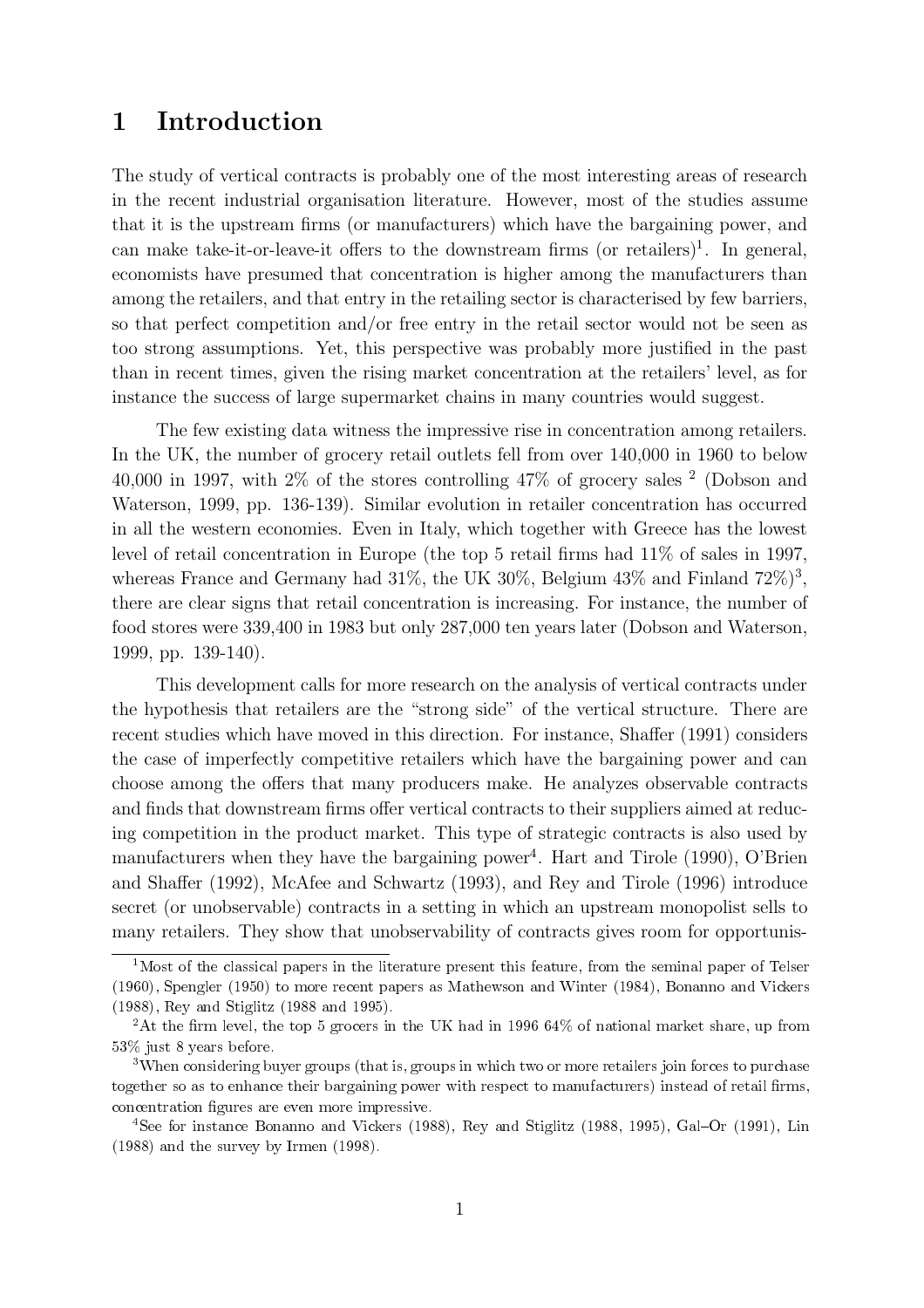tic behaviour of the upstream producer and prevents it from achieving the monopoly outcome. Instead, a downstream monopolist buying from many manufacturers does not suffer from this commitment problem, which leads to higher market power in the latter than in the former case. O'Brien and Shaffer  $(1992)$  show that the commitment problem faced by the upstream monopolist exists for different distribution of the bargaining power between manufacturer and retailers.

In this paper, we build on the previous literature, and especially the Rey and Tirole (1996)'s paper, to study whether upstream or downstream mergers are the more likely to have an adverse impact on welfare. To do so, we first construct a pre-merger case where two upstream firms supply two downstream firms. The equilibrium outcome of such a situation, with two duopolistic vertical chains (where vertical contracts consist of nonlinear pricing schemes, or franchise fee contracts), is the same independently of whether the bargaining power is upstream or downstream, thus providing a useful benchmark case from which mergers at the two different stages of the production process can be analysed. We then carry out a comparative statics analysis, as follows. We study how the equilibrium outcome changes if, first, the two upstream firms merge (thus getting all the bargaining power in the negotiation with the two retailers, a reasonable assumption); and, second, if the two downstream firms merge (and get all the bargaining power). We find that downstream mergers are more likely to be welfare reducing than upstream mergers.

In section 2, the main section of the paper, we analyse the case of unobservable contracts (that is, contracts agreed between a retailer and its supplier cannot be seen by the other agents in the economy) under the assumption that retailers compete in prices (with differentiated goods). We find that a downstream merger leads to higher market prices and lower welfare, whereas an upstream merger would affect neither prices nor welfare with respect to our benchmark situation, the duopolistic vertical chain case. In this sense, downstream mergers are more 'dangerous' than upstream mergers. Our result builds on the following intuition (see also Rey and Tirole (1996)). An upstream monopolist which offers unobservable contracts would suffer from a lack of commitment power. Similarly to a durable good monopolist, an upstream monopolist has an incentive for opportunistic behaviour. A durable good monopolist is not able to impose monopoly prices because consumers know that in the following period he would have an incentive to reduce prices to get additional demand; likewise, an upstream monopolist who is not able to commit to a certain and observable contract, is not able to impose monopoly prices because retailers know that after having signed a supply contract with them, the monopolist has an incentive to negotiate a price reduction with the other retailers in order to increase final demand. Because of this lack of commitment, the upstream monopolist would not be able to exploit its monopoly power<sup>5</sup>.

 $5$ Of course, in the same way as a durable good monopolist might be able to overcome its lack of commitment power through leasing, building of a reputation, most-favoured-customers clauses and other mechanisms, Rey and Tirole (1996) show that an upstream firm might be able to restore its monopoly power through resale price maintenance, exclusive dealings and other vertical contracts. In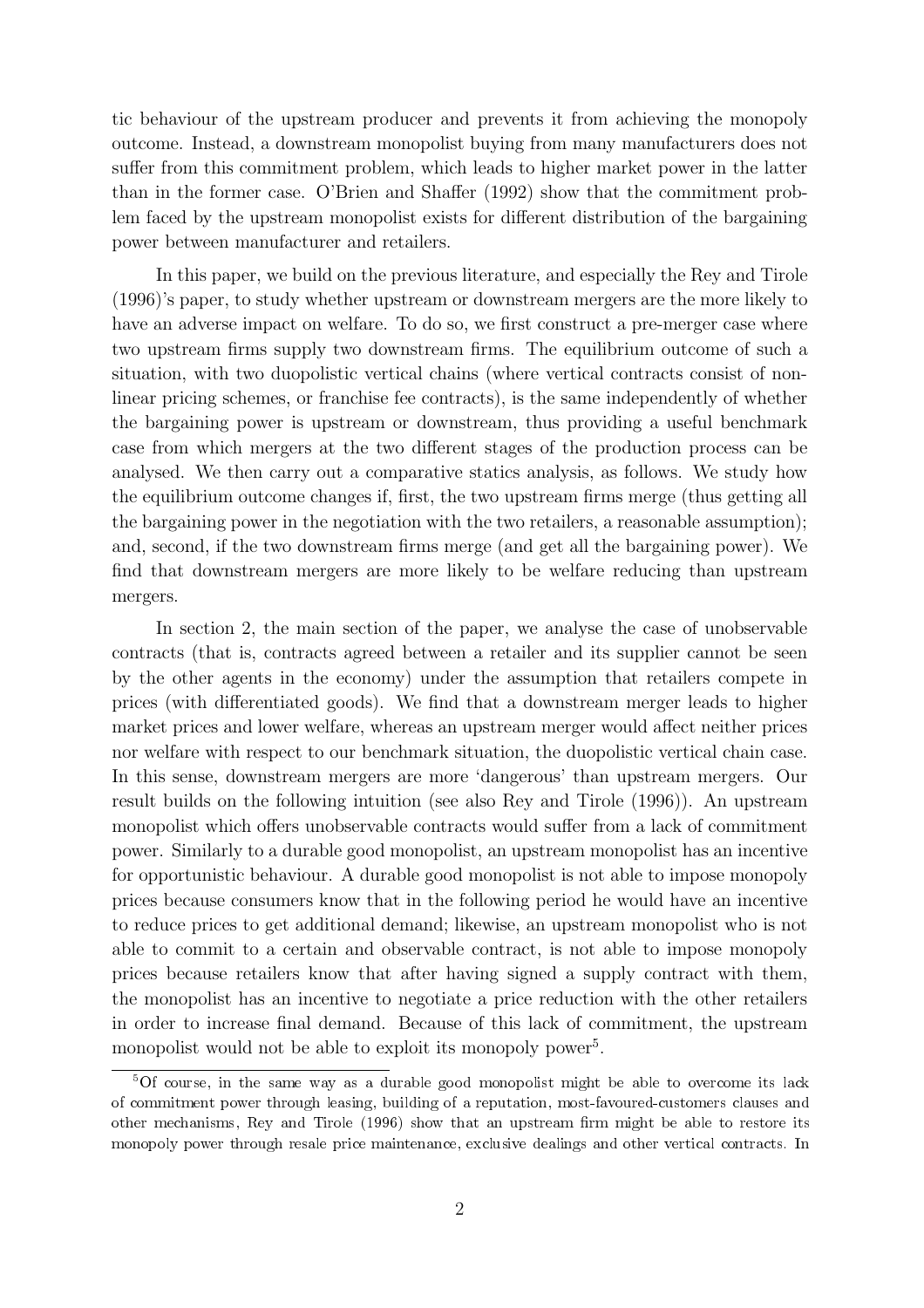Instead, a downstream firm would not suffer from any such lack of commitment effect. Since it sells directly to consumers, it does not have an incentive to change the terms of the contracts negotiated with the upstream suppliers, and it would be able to reap all the monopoly profits at equilibrium.

In section 3, we keep the assumption of unobservable contracts and we show that the same results hold even if retailers would compete in quantities rather than in prices. A downstream merger would lead to monopoly prices and welfare losses, while an upstream merger would not.

In section 4, we briefly review how the results would change if contracts were observable. In such a case, vertical contracts in the duopolistic case would have a precommitment value and can be exploited for strategic reasons. Again, the case where there are two vertical chains would provide a common benchmark case, since both upstream and downstream firms will have the same incentive to distort the contract to relax product market competition. However, in this case, both upstream and downstream mergers would have the same adverse effect on competition. Indeed, when contracts are observable, an upstream monopolist would have no incentive to renegotiate a contract with a retailer, and would then be able to fully exploit its monopoly power. Since most of the arguments in this section are relatively familiar in the literature on vertical restraints, we shall keep the formalisation to a minimum and just briefly present the main results and the main intuitions behind them.

After this short introduction, we can summarise the objectives of the present paper as follows. First of all, we would like to stress the often disregarded adverse effects of market concentration in the retail sector. Further, we have two more divulgative purposes. The first is to make the reader acquainted with a recent literature (on unobservable vertical contracts) which has important policy implications (see the discussions in Rey and Tirole,  $1996$ <sup>6</sup>. The second is to briefly review the literature on vertical restraints (and especially its strategic effects) in the presence of observable contracts, reminding the reader of its main results.

### 2 Unobservable contracts: Price competition

We consider an industry in which there are two manufacturers or upstream firms  $(U_1, U_2)$ ; each of them stipulates an exclusive contract with a retailer or downstream firm  $(D_1, D_2)$ .

this paper, we assume away such contracts, but the reader should be aware that if such contracts are available, then an upstream merger would result in the same adverse competitive effects as a downstream merger.

<sup>&</sup>lt;sup>6</sup>One of the implications of this analysis is that regulators should reduce the presence of market power at the vertical stage closest to final consumers. This has led the UK electricity regulator to create intermediary agents between the companies active in the distribution of electricity and the final users. At the distribution level, the electricity market is highly concentrated, and by obliging the companies to sell through intermediaries, the regulator hopes to create a commitment problem which will result in lower final prices. We are grateful to Natalia Fabra for bringing this case to our attention.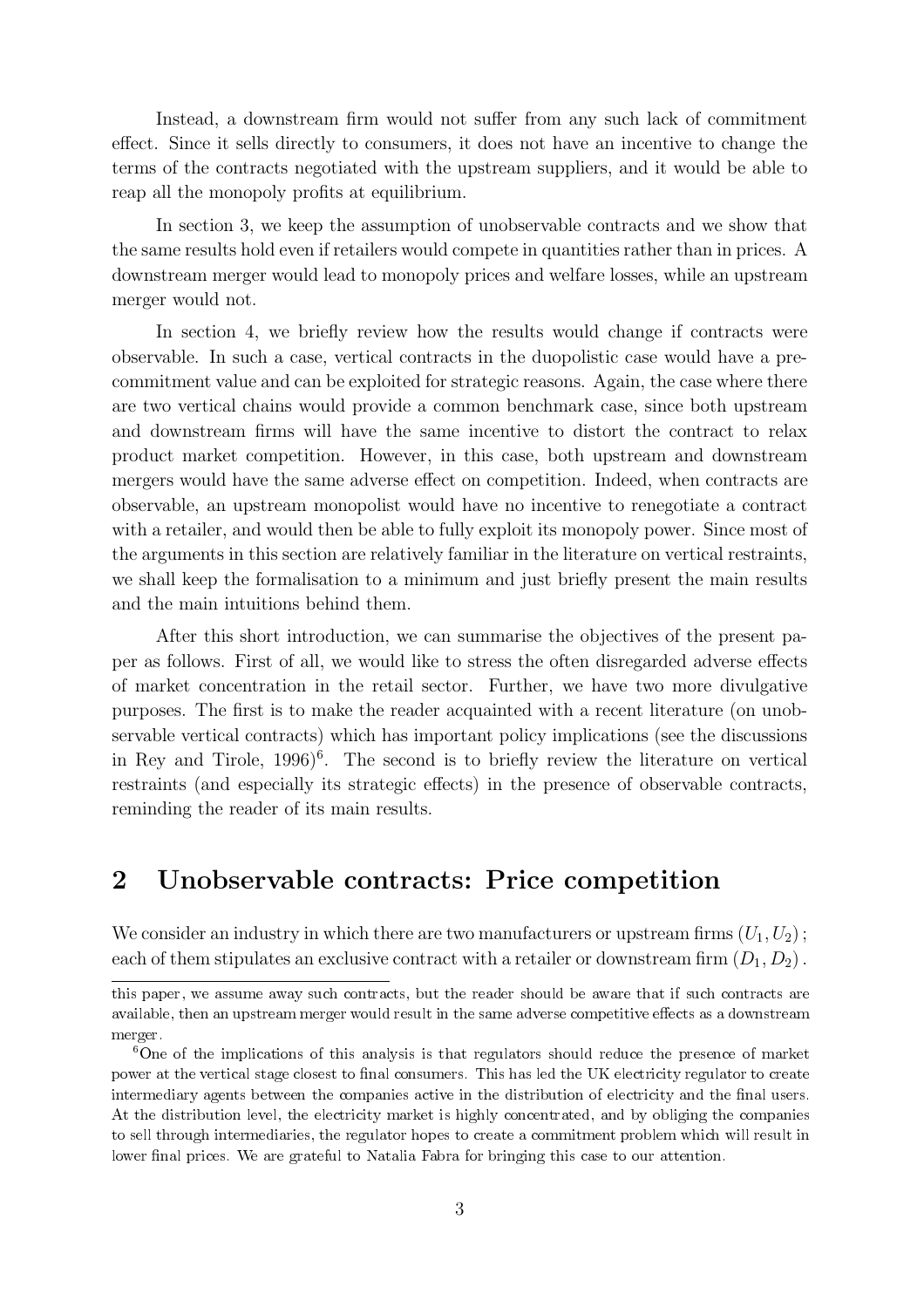All firms are assumed to operate at constant return to scale. For simplicity, we assume that  $U_1$  and  $U_2$  produce at the same constant marginal cost c and that the downstream firms  $(D_1, D_2)$  transform the intermediate product into the final one on a one-for-one basis and at zero marginal cost.

We assume that contracts stipulated by a producer and a downstream firm remain unobserved by the rival upstream and downstream firms (see section 4 for the case of observable contracts). In this section, we also assume that each chain produces a different final good and that downstream competition is in prices (see section 3 for the case where downstream retailers compete in quantities). We will analyze the equilibrium prices and profits arising before and after a merger occuring either in the upstream sector or in the downstream one.

Let  $p^i$  be the final price of good i, with  $i = 1, 2$ . Goods are substitutes, and demand for each good is decreasing, concave in its own price and symmetric<sup>7</sup>:

$$
D^{i}\left(p^{i},p^{j}\right) = D^{j}\left(p^{j},p^{i}\right) \qquad \forall p = \left(p^{i},p^{j}\right) \quad i \neq j = 1,2 \qquad (1)
$$

$$
\frac{\partial D^i}{\partial p^i} < 0 \qquad \frac{\partial^2 D^i}{\partial p^{i2}} \le 0 \qquad \frac{\partial D^i}{\partial p^j} > 0 \qquad \qquad i \ne j = 1, 2 \tag{2}
$$

We first consider the case in which the upstream firms possess all the bargaining power in the negotiation process with the downstream firms. The implicit assumption is that there is a competitive supply of potential downstream firms such that an upstream producer can capture the whole downstream surplus without terminating the relationship. In this setting we compare the equilibria arising before and after a merger between the upstream producers.

#### 2.1 Upstream bargaining power

#### 2.1.1 The pre-merger case

The interaction between the two firms is modelled as follows:

- 1. in the first stage each  $U_i$  secretly offers  $D_i$  a franchise fee (or non-linear) contract of the form  $T_i(q_i) = w_i q_i + F F^i$ .
- 2. in the second stage the two downstream firms simultaneously set their prices  $p_i$ and  $p_j$  and then order the quantities of the intermediate good to satisfy demand.

 $7$ Symmetry of demand simplifies the presentation but the results extend to more general demand functions. See O'Brien and Shaffer (1992).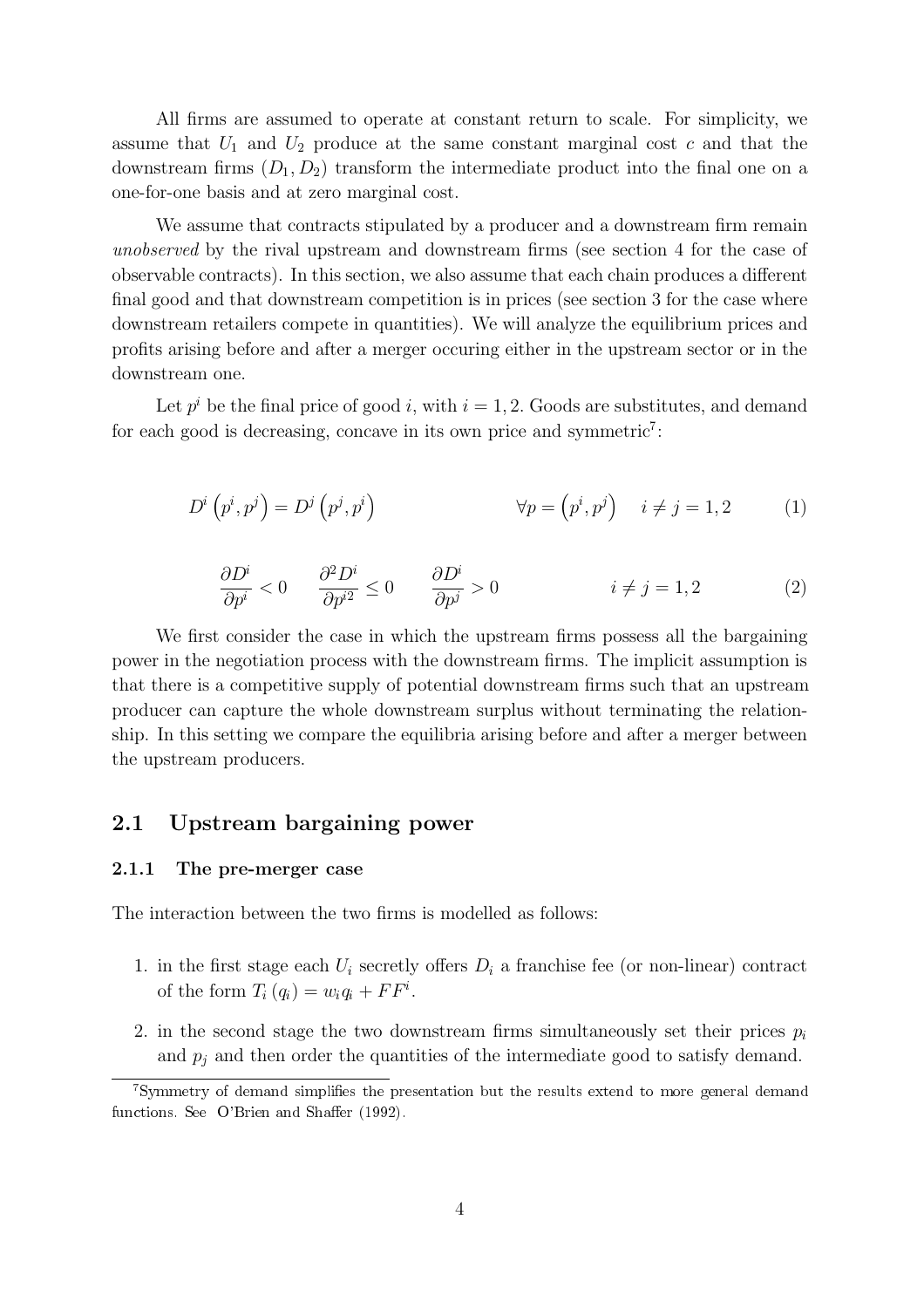Given the tariff  $T_i(q_i)$ , the downstream firm  $D_i$  payoff function is given by:

$$
\pi_D^i(p, w_i) = (p^i - w_i) D^i(p) - FF^i
$$
\n(3)

and the first order condition is:

$$
\frac{\partial \pi_D^i(p, w_i)}{\partial p^i} = \left(p^i - w_i\right) \frac{\partial D^i(p)}{\partial p^i} + D^i(p) = 0 \tag{4}
$$

We denote with  $p^i = p^i(w_i, p^j)$  the best reply function of downstream firm i obtained from equation (4).

Notice that, being contracts unobservable, the best reply does not depend on the wholesale price established by the other upstream producer. In other words, the upstream producer expects that only the price of *its own* downstream firm responds to changes in its wholesale price (this would not be the case under observable contracts, see section 4). Therefore, there is no commitment effect and the game is played as if  $p = (p^i, p^j)$  and  $w = (w_i, w_j)$  were determined simultaneously and not sequentially. In particular, since the franchise fee  $FF<sup>i</sup>$  can be used to extract the whole downstream surplus, it will amount to:

$$
FF^{i} = (p^{i}(w_{i}, p^{j}) - w^{i})D^{i}(p^{i}(w_{i}, p^{j}), p^{j})
$$
\n(5)

Therefore, the upstream firm i chooses  $w_i$  to maximize:

$$
\pi_U^i = (p^i(w_i, p^j) - c)D^i(p^i(w_i, p^j), p^j)
$$
\n(6)

The first order condition is given by:

$$
\frac{\partial \pi_U^i}{\partial w_i} = \frac{\partial p^i(w_i, p^j)}{\partial w_i} \left[ D^i(p^i(w_i, p^j), p^j) + (p^i(w_i, p^j) - c) \frac{\partial D^i}{\partial p^i} \right] = 0 \tag{7}
$$

Given  $(4)$ , equation  $(7)$  is satisfied iff:

$$
w_i = c \qquad \qquad i = 1, 2
$$

In other words, the unobservability of contracts eliminates any strategic effect associated with the choice of the wholesale price and, for any  $w_i$  charged by the rival manufacturer, the best reply of producer  $i$  is to set the wholesale price equal to marginal cost. This implies that the payoff of the upstream firm coincides with the one that derives from the direct maximization of  $(p^{i} - c) D^{i}(p)$ . Therefore, if contracts are unobservable, an upstream firm is indifferent between stipulating an exclusive contract with a downstream firm and integrating vertically.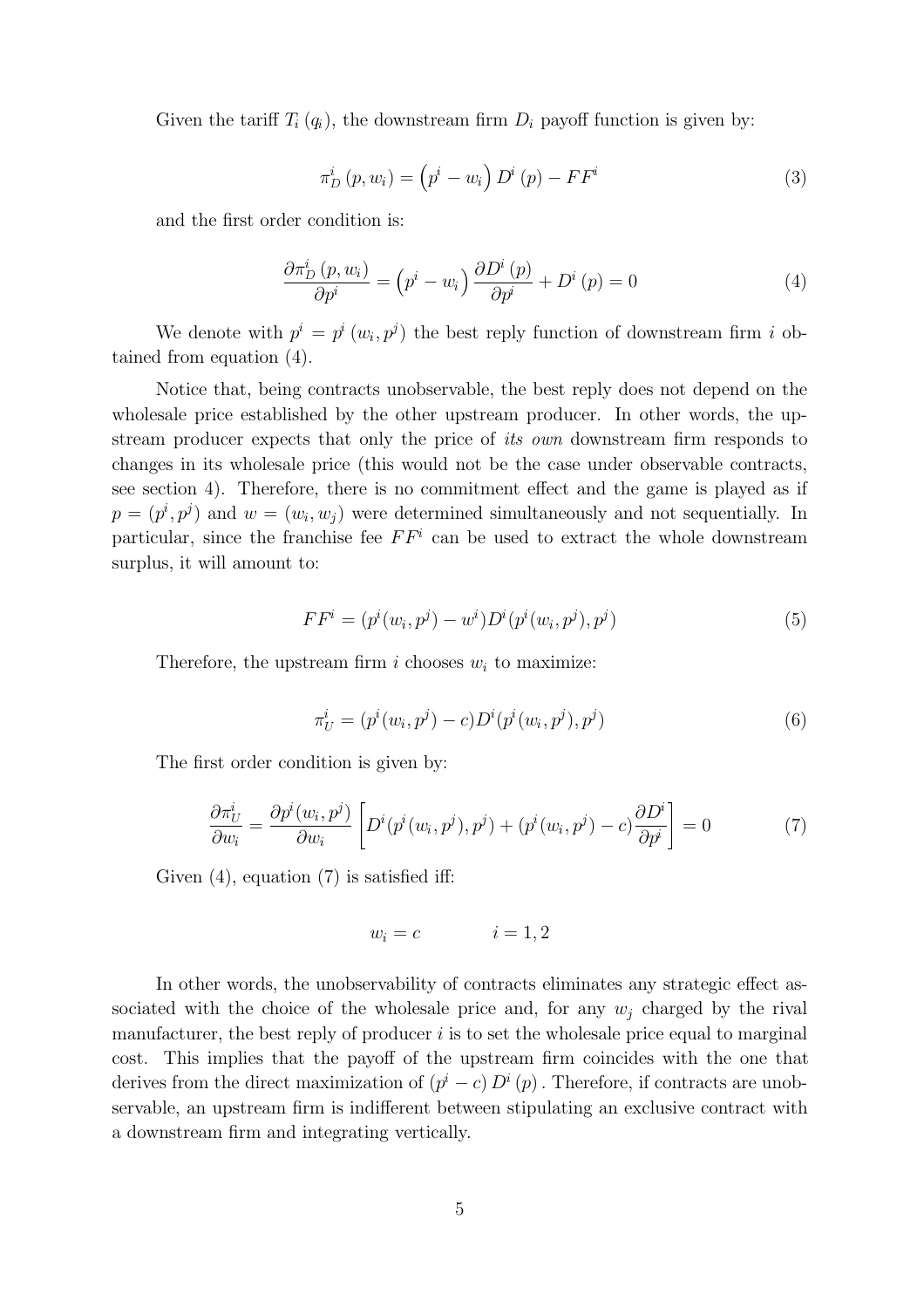Notice that we have assumed that each upstream firm chooses a two-part tariff (or franchise fee) contract. It can be shown that this is indeed always an equilibrium outcome<sup>8</sup>.

In equilibrium each manufacturer choses  $w_i = w_j = c$  and the final prices result as the solution to:

$$
\frac{\partial \pi_D^i(p,c)}{\partial p^i} = 0 \qquad \qquad i \neq j = 1,2 \qquad (8)
$$

The first order conditions is:

$$
D^{i}(p) + (p^{i} - c)\frac{\partial D^{i}}{\partial p^{i}} = 0 \qquad i \neq j = 1, 2
$$
\n(9)

The symmetric equilibrium prices  $p^{1b} = p^{2b} = p^b$  satisfy:

$$
\frac{p^b - c}{p^b} = \frac{1}{\varepsilon_1 \left( p^b, p^b \right)}\tag{10}
$$

where  $\varepsilon_1$  is the direct price elasticity of demand evaluated at the symmetric equilibrium prices and where the label "b" stands for the "Bertrand" solution (but recall that here retailers are selling differentiated goods, so that  $p<sup>b</sup>$  does not equal marginal costs at equilibrium).

The profits of each upstream producers are  $\pi^{1b} = \pi^{2b} = \pi^b = (p^b - c) D(p^b, p^b)$ .

In other words, when there are two vertical chains, contracts are unobservable and product market competition is in prices, the equilibrium price is the same as when two manufacturers sell directly to final consumers.

#### 2.1.2 Upstream merger

Let us now analyse the case where the upstream producers merge. The industry is now characterized by an upstream monopolist and by two downstream  $\text{firms}^9$ . The timing of the game is the same, with U secretly offering each  $D_i$  a tariff  $T_i(q_i) = w_i q_i + F F_i$ .

<sup>8</sup>See Rey and Stiglitz (1995). They study the game (under a simple linear demand function) where upstream firms choose in the first stage whether to offer a two-part tariff or a linear pricing contract, the other stages being as before. Unless the two goods are very close substitutes, both firms offering a two-part tariff is the only Nash Equilibrium of the contract game. When products are very close substitutes, both contracts arise as a Nash Equilibrium of the game. The intuition is that adopting a linear tariff the producer necessarily choses a wholesale price higher than the marginal cost, even if contracts are unobservable and no strategic effect is at work. This softens downstream competition and, if the two goods are close substitutes so that the retailer's margin is not relevant and the double marginalization effect is not too strong, the profits of the upstream producer are higher imposing a linear tariff than a two-part tariff.

<sup>&</sup>lt;sup>9</sup>The monopolist might wish to keep both retailers because they offer differentiated services or are located in different locations.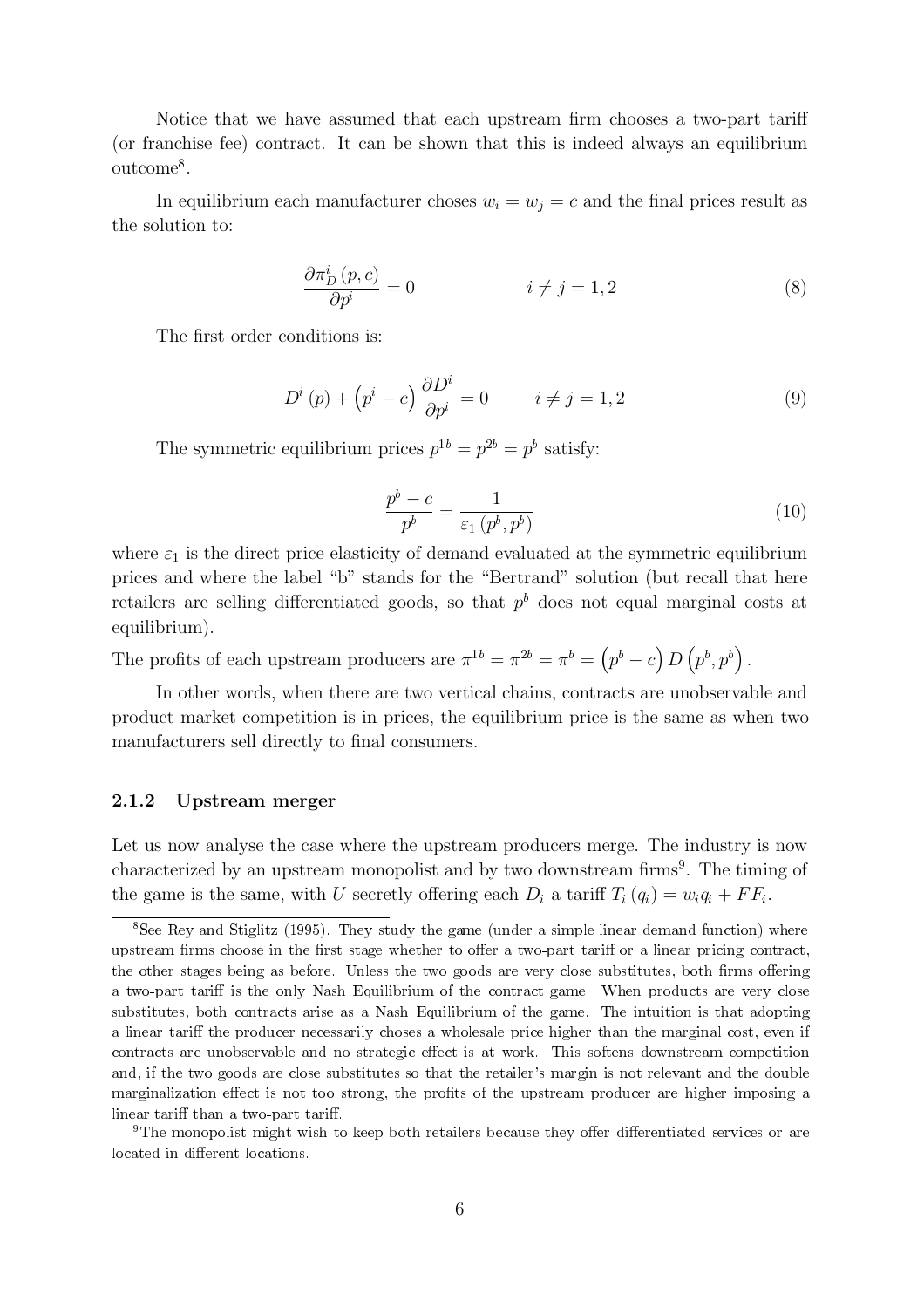Let us define  $p_1^m = p_2^m = p^m$  the prices that maximize total profits:

$$
\pi^{TOT} = (p^1 - c) D^1 (p^1, p^2) + (p^2 - c) D^2 (p^2, p^1)
$$
\n(11)

These prices satisfy:

$$
(pm - c) \frac{\partial D^i(p^m, p^m)}{\partial p^i} + D(p^m, p^m) + (p^m - c) \frac{\partial D^j(p^m, p^m)}{\partial p^i} = 0 \qquad i \neq j = 1, 2 \tag{12}
$$

Given our assumption that contracts are unobservable, it is easy to see that the upstream monopolist is not able to achieve monopoly profits. To see this, imagine that it makes the following take-it-or-leave-it offer:

$$
\widehat{T}_i(q_i) = \widehat{w}_i + \widehat{FF}_i \qquad i \neq j = 1, 2
$$

where  $(\hat{w}_i, \hat{w}_j)$  are the wholesale prices that suffice to induce the joint-profit maximizing retail prices in the case of observable contracts<sup>10</sup> and the fixed fees transfer the surplus to the upstream producer.

If contracts are unobservable, each downstream firm would find this offer not credible. Imagine  $D_i$  accepts  $T_i$ . It can be shown that the upstream monopolist has the incentive to make make  $D_j$  undercut  $D_i$ . Anticipating this,  $D_i$  will not accept  $T_i$ . To see this point more precisely, write the joint profit of U and  $D_i$  as:

$$
\pi_{U+D_j} = (p^j - c) D^j (p^j, p^m) + (\hat{w}_i - c) D^i (p^m, p^j) + \widehat{FF}^j
$$
\n(13)

The first order condition with respect to  $p^j$  is:

$$
\left(p^{j}-c\right)\frac{\partial D^{j}\left(p^{j},p^{m}\right)}{\partial p^{j}}+D^{j}\left(p^{j},p^{m}\right)+\left(\hat{w}_{i}-c\right)\frac{\partial D^{i}\left(p^{m},p^{j}\right)}{\partial p^{j}}=0\tag{14}
$$

Recalling that  $p^m$  satisifies condition (12) and the assumptions made on demand, at the joint-maximizing retail price the previous expression is negative:

$$
(\hat{w}_i - p^m) \frac{\partial D^i(p^m, p^m)}{\partial p^j} < 0 \tag{15}
$$

This implies that, assuming that the objective function is quasi-concave, the supplier and retailer  $j$  will negotiate a contract that induces a retail price cut, if retailer  $i$ sets  $p^i = p^m$ .

Notice that, since retailers order quantities of the intermediate good after learning sales, granting a secret price-cut to a retailer could backfire on the monopolist: the recipient would cut its output price, reducing demand of the other retailer's output and hence its intermediate good order. In spite of this feedback effect, which does not exist when orders are placed before demand is realized<sup>11</sup>, the monopolist has an incentive to

 $^{10}\mathrm{See}$  Mathewson and Winter (1984).

 $11$ See Section 3.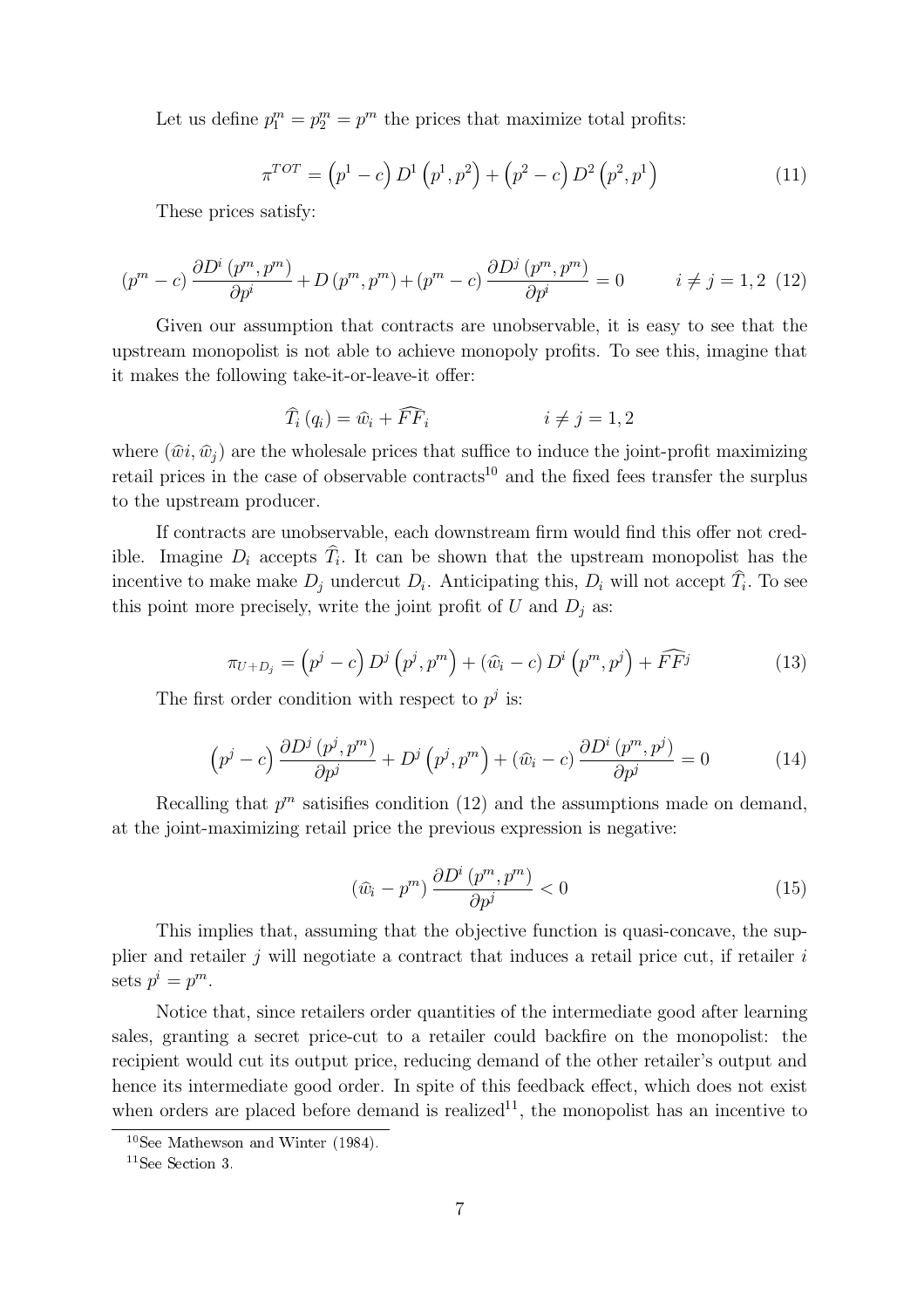divert customers toward the product of retailer  $j$ , given that the other retailer chooses a price equal to  $p^m$ . The intuition is that that the monopolist margin from selling to retailer  $i(\hat{w}_i - c)$  is less than the retail margin in case of joint maximization of profits  $(p^m - c)$ . Hence, the loss of the monopolist from lower sales through the injured retailer is less than it would be under joint-maximization and U has an incentive to induce  $p^j < p^m$ given  $p^i = p^m$ .

In the case of secret contracts, the contracts actually offered in equilibrium depend on the nature of each downstream firm's conjectures about the contract offered to its rival. Therefore, there are many possible Perfect Bayesian Equilibria. One of them assumes *passive conjectures*<sup>12</sup>: when a downstream firm receives an unexpected offer it does not revise its beliefs about the offer made to its rival. In other words,  $D_i$  expects  $D_i$  to set the same candidate equilibrium price  $p^j$ , regardless of the contract  $T_i$  offered by  $U$ .

It is easy to see that any Perfect Bayesian Equilibrium with passive beliefs must yield contracts  $(T_i^*, T_j^*)$ ) and retail prices induced by these contracts  $(p^{i*}, p^{j*})$  such that  $\forall i = 1, 2$   $T_i^*$  maximizes the bilateral profit  $\pi_{U+D_i}$ , taking  $T_j^*$  and  $p^{j*}$  as given. Since U offers two-part tariffs<sup>13</sup>, given the candidate equilibrium  $p^{j*}$ ,  $w_i^*$  maximize the bilateral profit:

$$
\pi_{U+D_i} = \left( p^i \left( w_i, p^{j*} \right) - c \right) D^i \left( p^i \left( w_i, p^{j*} \right), p^{j*} \right) + \n\left( w_j^* - c \right) D^j \left( p^{j*}, p^i \left( w_i, p^{j*} \right) \right) + F F^{j*}
$$
\n(16)

where  $p^{i}(w_{i}, p^{j*})$  is the best reply of retailer *i*, obtained from the FOC of  $D'_{i}s$  maximization problem. Since the payoff function of the downstream firm is the same as in the pre-merger case,  $p^{i}(w_i, p^{j*})$  satisfies condition (4):

$$
\frac{\partial \pi_D^i}{\partial p^i} = \left( p^i \left( w_i, p^{j*} \right) - w_i \right) \frac{\partial D^i}{\partial p^i} + D^i \left( p^i \left( w_i, p^{j*} \right), p^{j*} \right) = 0 \tag{17}
$$

Therefore, the FOC for maximizing (16) with respect to  $w_i$  taking  $p^{j*}$  as given is:

$$
\left[ \left( p^{i} \left( w_{i}^{*}, p^{j*} \right) - c \right) \frac{\partial D^{i}}{\partial p^{1}} + D^{i} \left( p^{i} \left( w_{i}^{*}, p^{j*} \right) , p^{j*} \right) + \left( w_{j}^{*} - c \right) \frac{\partial D^{j}}{\partial p^{2}} \right] \frac{\partial p^{i} \left( w_{i}^{*}, p^{j*} \right)}{\partial w_{i}} = 0 \tag{18}
$$

Combining (18) and (17), we obtain the following condition:

$$
(w_i^* - c) \frac{\partial D^i}{\partial p^i} + (w_j^* - c) \frac{\partial D^j}{\partial p^j} = 0 \qquad i \neq j = 1, 2
$$
 (19)

The previous system of two equations with two unknowns is satisfied only by  $w_i^* =$  $w_j^* = c$ . Intuitively, at  $w_i^* = w_j^* = c$  the monopolist earns zero profit at the margin from additional sales to each retailer and has no incentive to offer secret price cuts.

 $12$  For a complete discussion of why passive conjectures are plausible, see Rey and Tirole (1996).

<sup>&</sup>lt;sup>13</sup>Without loss of generality because the franchise fee enables U to extract  $D_i$ 's profit and the choice of the wholesale price suffices to control the downstream unit's quantity choice.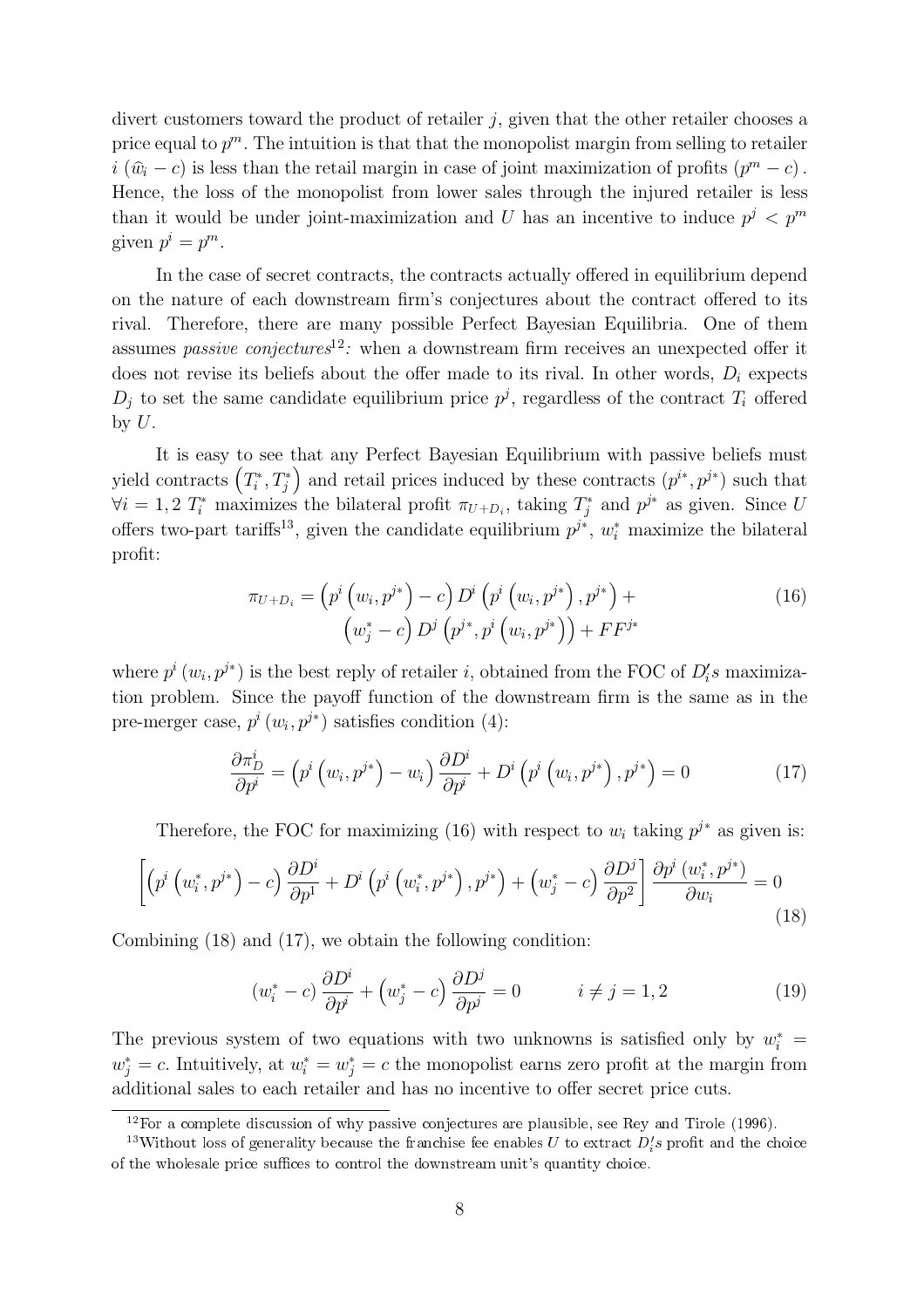Therefore, for passive conjectures, the equilibrium wholesale price equals marginal cost and the unique equilibrium yields

$$
p^{1b} = p^{2b} = p^b < p^m
$$

Since the upstream producer posess all the bargaining power, the franchise fees absorbes the downstream surplus and the upstream firm's profit is:

$$
\pi_U^b = 2\pi^b < \pi^m
$$

To conclude, when contracts are secret the upstream merger has no impact on consumers while the merging firms obtain exactly the sum of the pre-merger profits<sup>14</sup>. In other words their profits do not increase as a consequence of their increased market power. This is because of the lack of commitment problem we have explained above.

#### 2.2 Downstream bargaining power

In this section we assume that the downstream firms posess all the bargaining power and we compare the equilibrium arising before and after a merger occuring downstream.

#### 2.2.1 The pre-merger case

The only difference with respect to the previous setting is that in the first stage each  $D_i$ secretly offers  $U_i$  a tariff  $T(q_i) = w_i q_i + FF^i$ .

A retailer  $D_i$  can use the franchise fee  $FF^i$  (in this case the fee is negative: it is a slotting allowances) to extract the whole upstream surplus  $(FF^i = -(w_i - c) D^i(p^i, p^j))$ and choses  $w_i$  to maximize its profit:

$$
\pi_D^i = \left(p^i \left(w_i, p^j\right) - c\right) D^i \left(p^i \left(w_i, p^j\right), p^j\right) \tag{20}
$$

where  $p^{i}(w_{i}, p^{j})$  is  $D'_{i}$ s best reply in the downstream game and satisfies condition (4).

Since contracts are unobservable,  $D_i$  knows that the other downstream firm does not react to a change in its wholesale price and it has no incentive to precommit to a wholesale price higher than marginal cost, with the strategic purpose to soften downstream competition. Therefore, the FOC of  $D_i$ 's maximization problem is:

$$
\frac{\partial \pi_D^i}{\partial w_i} = \frac{\partial p^i(w_i, p^j)}{\partial w_i} \left[ D^i \left( p^i \left( w_i, p^j \right), p^j \right) + \left( p^i \left( w_i, p^j \right) - c \right) \frac{\partial D^i}{\partial p^i} \right] = 0 \tag{21}
$$

Taking into account that  $p^{i}(w_i, p^{j})$  satisfies (4), equation (21) is satisfied iff:

 $14$ Given this result, one might wonder why an upstream merger should occur at all. The answer might lie in possible efficiency gains achieved through the merger.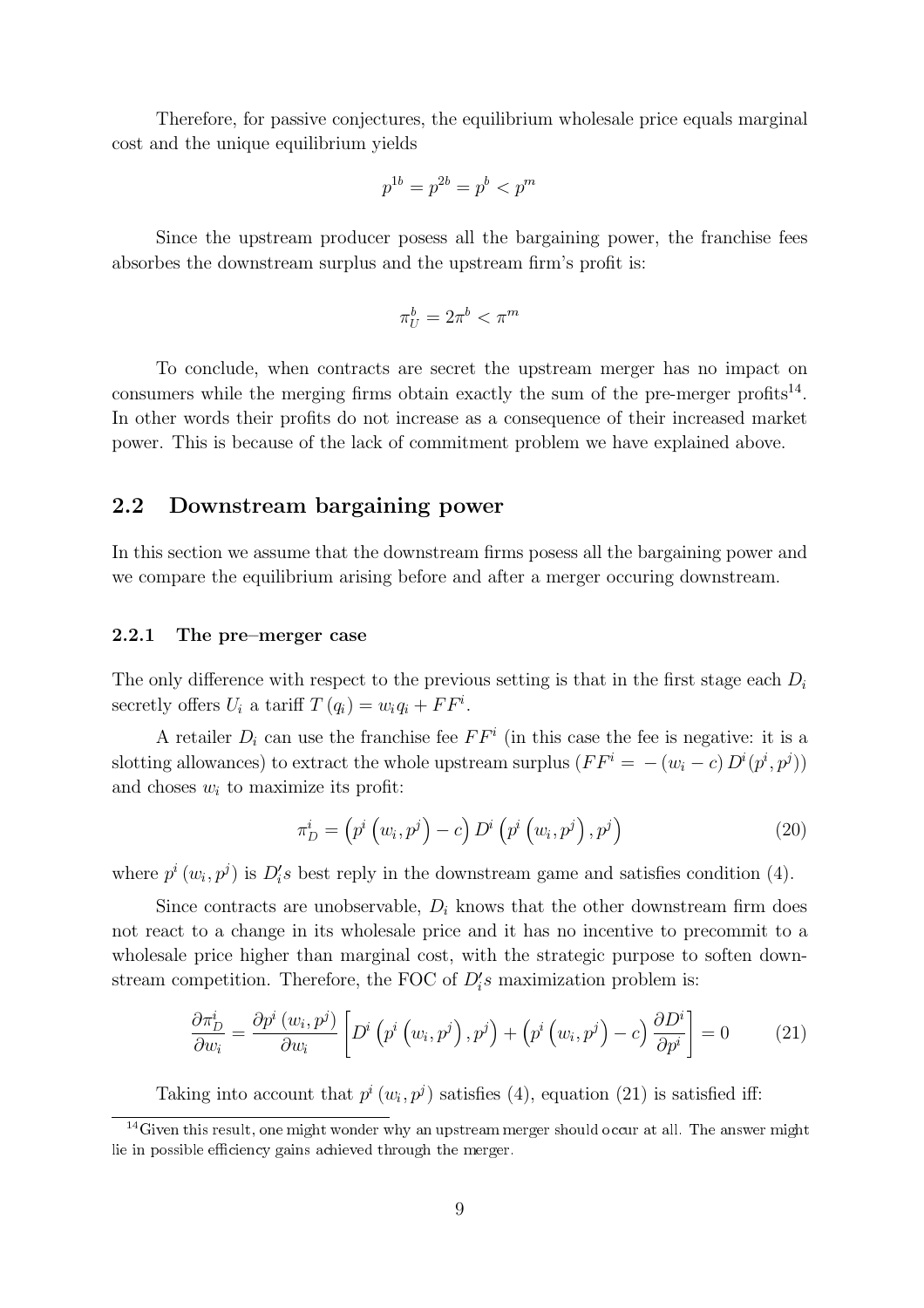Therefore, for any  $w_j$  charged by  $D_j$ ,  $D_i's$  best reply is to set the wholesale price equal to marginal cost<sup>15</sup>. This implies that the downstream firm maximizes  $(p^{i} - c) D^{i}(p)$ ; in other words,  $D_i$  is indifferent between stipulating an exclusive contract with the upstream firm and integrating vertically. Notice that, if the upstream sector is competitive, the downstream firm's objective function is the same, since the intermediate input would be sold at the marginal cost.

In equilibrium each downstream firm chooses  $w_i = w_j = c$  and the equilibrium final goods price and profits are:

$$
p^{1b} = p^{1b} = p^b
$$
  

$$
\pi_D^{1b} = \pi_D^{2b} = \pi^b
$$

which are exactly the same solutions as in the case of duopolistic vertical chains with upstream bargaining power.

#### 2.2.2 Downstream merger

When the downstream producers merge, the industry will be characterized by two upstream firms serving a downstream producer. Since  $D$  directly faces the final market, the inability of the monopolist to exert fully its monopoly power does not appear. D can make a take-it or leave-it offer to  $U_1$  and  $U_2$  imposing them to sell their input at the marginal cost  $c$ . This implies that  $D$  manages to charge to final consumers the prices that maximize its aggregate profit:

$$
\pi_D = (p^1 - c) D^1 (p^1, p^2) + (p^2 - c) D^2 (p^2, p^1)
$$
\n(22)

In equilibrium,  $p^1 = p^2 = p^m$  and  $\pi_D^* = \pi^m > 2\pi^b$ .

Therefore, differently from an upstream merger, a downstream merger decreases the welfare of consumers and increases the profits of the merging firms, relative to the premerger situation. This suggests that competition authorities should put extra caution before allowing merger proposals by firms operating in the retail or distribution sectors.

 $15$ Notice that the downstream firms cannot do better using linear pricing: also in such a case they would choose  $w_i = c$ .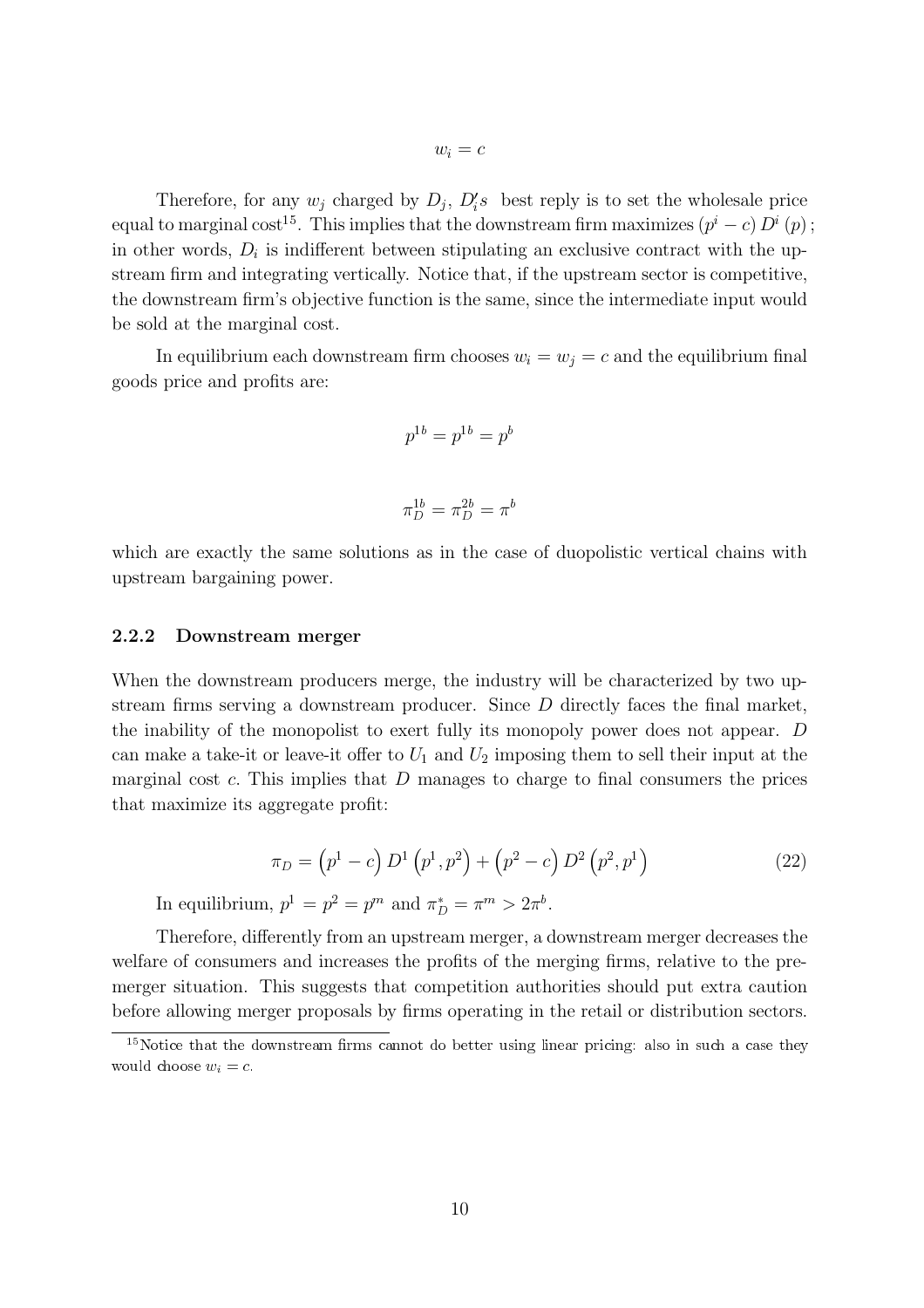### 3 Homogeneous goods (Cournot Competition)

In this section we prove that the results obtained still hold goods when assuming that the final product is homogeneous and that downstream producers compete in quantities. The inverse demand is decreasing and concave:  $p = P(Q)$ . As before, we first consider the case of upstream bargaining power (and upstream merger) and then the case of downstream bargaining power (and downstream merger).

#### 3.1 Upstream Bargaining Power

#### 3.1.1 The pre-merger case

The interaction between the two firms is modelled as follows:

- 1. in the first stage each  $U_i$  simultaneously offers  $D_i$  a tariff  $T_i(q_i) = w_i q_i + FF^i$ ; each  $D_i$  orders a quantity of intermediate product  $q_i$  and pays  $T_i(q_i)$ .
- 2. in the second stage,  $D_1$  and  $D_2$  transform the intermediate product into the final one and compete in quantities.

The downstream firm's payoff is given by:

$$
\pi_D^i(q_i, q_j, w_i) = (P(q_i + q_j) - w_i) q_i \tag{23}
$$

and the first order condition is:

$$
\frac{\partial \pi_D^i}{\partial q_i} = P(q_i + q_j) - w_i + q_i \frac{\partial P(Q)}{\partial q_i} = 0 \tag{24}
$$

Equation (24) defines  $D_i$ 's reply function  $q_i = q_i(w_i, q_j)$ .

The upstream firm  $U_i$  can use the franchise fee to extract all the downstream firm's profit and, for a given  $w_j$  it maximizes:

$$
\pi_U^i = (P(q_i(w_i, q_j) + q_j) - c) q_i(w_i, q_j)
$$
\n(25)

The first order condition is given by:

$$
\frac{\partial \pi_{U}^{i}}{\partial w_{i}} = \frac{\partial q_{i}(w_{i}, q_{j})}{\partial w_{i}} \left[ \frac{\partial P(Q)}{\partial Q} q_{i}(w_{i}, q_{j}) + P(Q) - c \right] = 0 \tag{26}
$$

Given (24), equation (26) is satisfied iff  $w_i = c$ .

As in the previous section, for any  $w_i$  charged by the rival manufacturer, the best reply of producer  $i$  is to set the wholesale price equal to marginal cost. This implies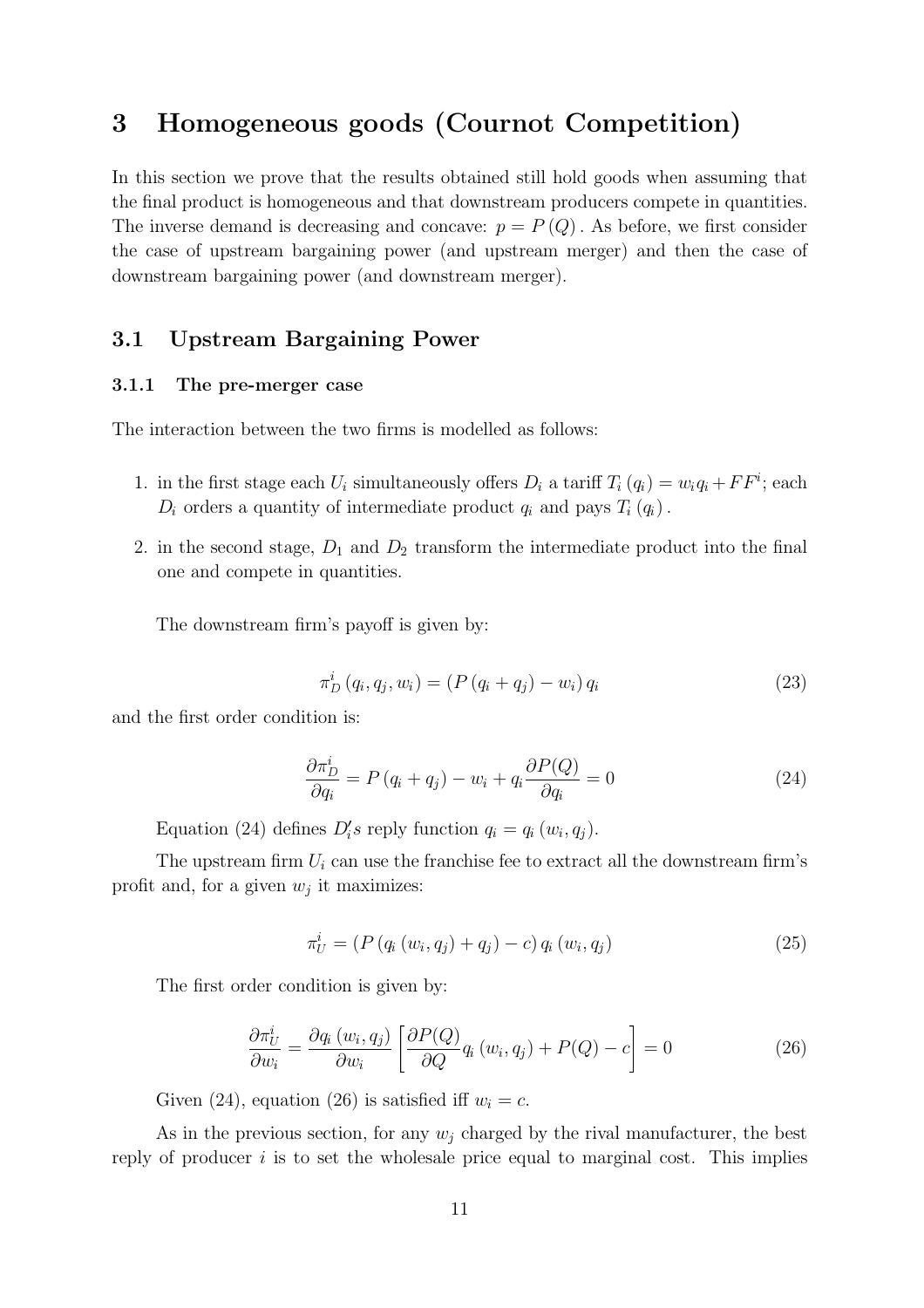that the payoff of the upstream firm coincides with the one that derives from the direct maximization of  $[P(q_i + q_j) - c] q_i$ . Therefore, if contracts are unobservable, an upstream firm is indifferent between stipulating an exclusive contract with a downstream firm and integrating vertically.

In equilibrium each manufacturer choses  $w_i = w_j = c$  and the Nash equilibrium quantities (denoted with the label " $c$ " which stands for Cournot) are the solution to:

$$
\frac{\partial \pi_D^i(q_i, q_j, c)}{\partial q_i} = P(q_i + q_j) - c + q_i \frac{\partial P}{\partial q_i} = 0 \qquad i = 1, 2 \qquad (27)
$$

In the symmetric equilibrium,  $q_1^c = q_2^c = q^c$  and  $\pi_U^{1c} = \pi_U^{2c} = \pi^c$ .

#### 3.1.2 Upstream merger

Consider the case where the industry is characterized by an upstream monopolist and by two downstream firms. The timing of the game is unaltered.

Let us define  $p^m$  and  $Q^m$  the solution of the maximization of

$$
\pi = (P(Q) - c) Q \tag{28}
$$

and  $\pi^m$  the monopoly profits.

Similarly to the case of price competition, given that contracts are not observable, the monopolist cannot fully exert its monopoly power and gets the monopoly profits. For instance, it would not be credible for the monopolist to offer the contracts  $T_i(q_i) =$  $\hat{w}_i q_i + FF^i$  with  $i = 1, 2$  that, in the case of observability, suffice to induce each retailer to buy  $\frac{Q^m}{2}$ .

To see this, notice that if  $D_i$  accepts the offer, the monopolist has incentive to change the offer to  $D_j$ . The maximization of the joint profit of  $D_j$  and U requires to offer to  $D_j$  to buy more than  $\frac{Q^m}{2}$ :

$$
\pi_{U+D_j} = \left( P\left(\frac{Q^m}{2} + q_j\right) - c \right) q_j \tag{29}
$$

From the first order condition, the optimal amount of intermediate good that retailer j should be induced to order,  $q_j = q_j (q_i, c)$ , satisfies:

$$
P\left(\frac{Q^m}{2} + q_j\left(\frac{Q^m}{2}, c\right)\right) - c + q_j\left(\frac{Q^m}{2}, c\right) \frac{\partial P}{\partial q_j} = 0 \tag{30}
$$
  
Since  $P(Q)$  is assumed to be decreasing and concave,  $\frac{\partial q_j(q_i, c)}{\partial q_i} = \frac{-(P' + qP'')}{2P' + qP''} \in (0, 1)$ 

 $\frac{(-P'+qP'')}{2P'+qP''} \in (0,1)$ This implies that  $q_j(0, c) - q_j\left(\frac{Q^m}{2}, c\right) < -\frac{Q^m}{2}$ , or equivalently, that  $\frac{Q^m}{2} < q_j\left(\frac{Q^m}{2}, c\right)$ .

Therefore, U has the incentive to offer  $D_j$  to buy more than  $\frac{Q^m}{2}$  and, anticipating this  $D_i$  does not accept its offer.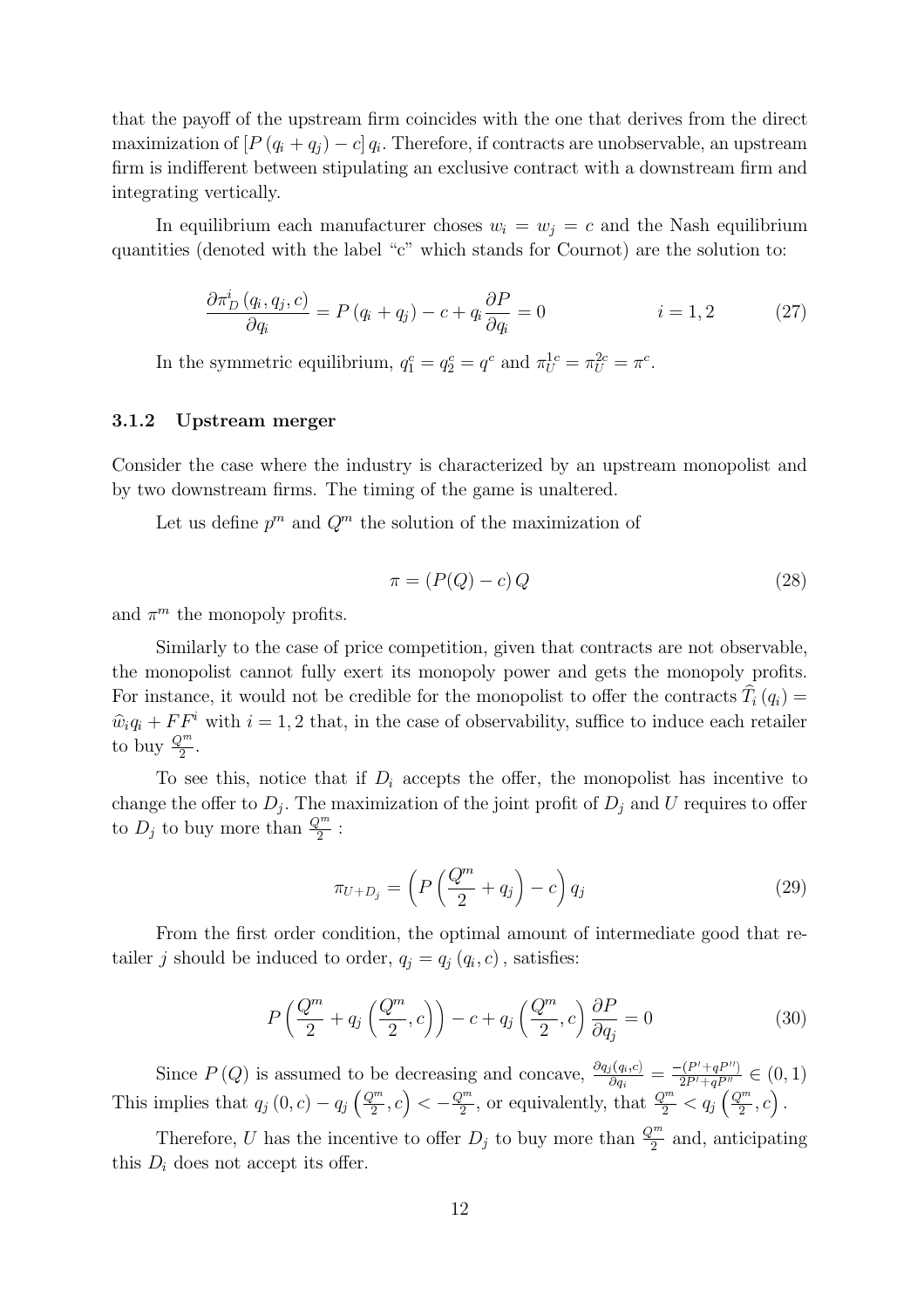As in the previous section, we analyze the Perfect Bayesian Equilibrium that assumes *passive conjectures*: when receiving an unexpected offer,  $D_i$  assumes that  $D_j$  still produces the candidate equilibrium quantity  $q_j$ . Similarly to the case of downstream price competition, any Perfect Bayesian Equilibrium with passive conjectures must yield contracts  $(T_i^*, T_j^*)$  and quantities induced by these contracts  $(q_i^*, q_j^*)$  such that  $T_i^*$  maximizes the bilateral profit  $\pi_{U+D_i}$  taking  $T_j^*$  and  $q_j^*$  as given.

Since the franchise fee is used to absorbe the downstream surplus,  $w_i$  is chosen in order to maximize:

$$
\pi_{U+D_i} = \left( P \left( q_i \left( w_i, q_j^* \right) + q_j^* \right) - c \right) q_i \left( w_i, q_j^* \right) + \left( w_j^* - c \right) q_j^* + F F^{j*} \tag{31}
$$

where  $q_i\left(w_i, q_j^*\right)$  is the best reply of retailer i and satisfies equation (24).

The FOC of this maximization problem is:

$$
\left[ P\left( q_i\left(w_i, q_j^*\right) + q_j^*\right) - c + q_i\left(w_i, q_j^*\right) \frac{\partial P}{\partial Q} \right] \frac{\partial q_i\left(w_i, q_j^*\right)}{\partial w_i} = 0 \tag{32}
$$

Combining (24) and (32) we obtain the following conditions:

$$
(w_i^* - c) \frac{\partial q_i (w_i^*, q_j^*)}{\partial w_i} = 0 \qquad i \neq j = 1, 2 \qquad (33)
$$

The previous system is satisfied by  $w_i^* = w_j^* = c^{16}$ .

The intuition behind this result is tha passive beliefs imply that a retailer's decision about downstream output is not affected by unobserved changes in the wholesale prices to rivals. Therefore, in its dealing with any retailer, the monopolist acts as if the two are integrated and face a given residual downstream demand. Maximization involves setting wholesale price equal to the monopolist marginal cost.

Hence, under passive conjectures, the equilibrium quantities are the ones arising before the merger:

$$
q_1^c = q_2^c = q^c
$$

The profit of the upstream producer is:

$$
\pi_U^c = 2\pi^c < \pi^m
$$

To conclude, when contracts are secret the upstream merger has no impact on consumers while the merging firms obtain exactly the sum of the pre-merger profits.

 $16$  Hart and Tirole (1990) show that the same outcome emerges when the monopolist can employ more general contracts than two-part tariffs.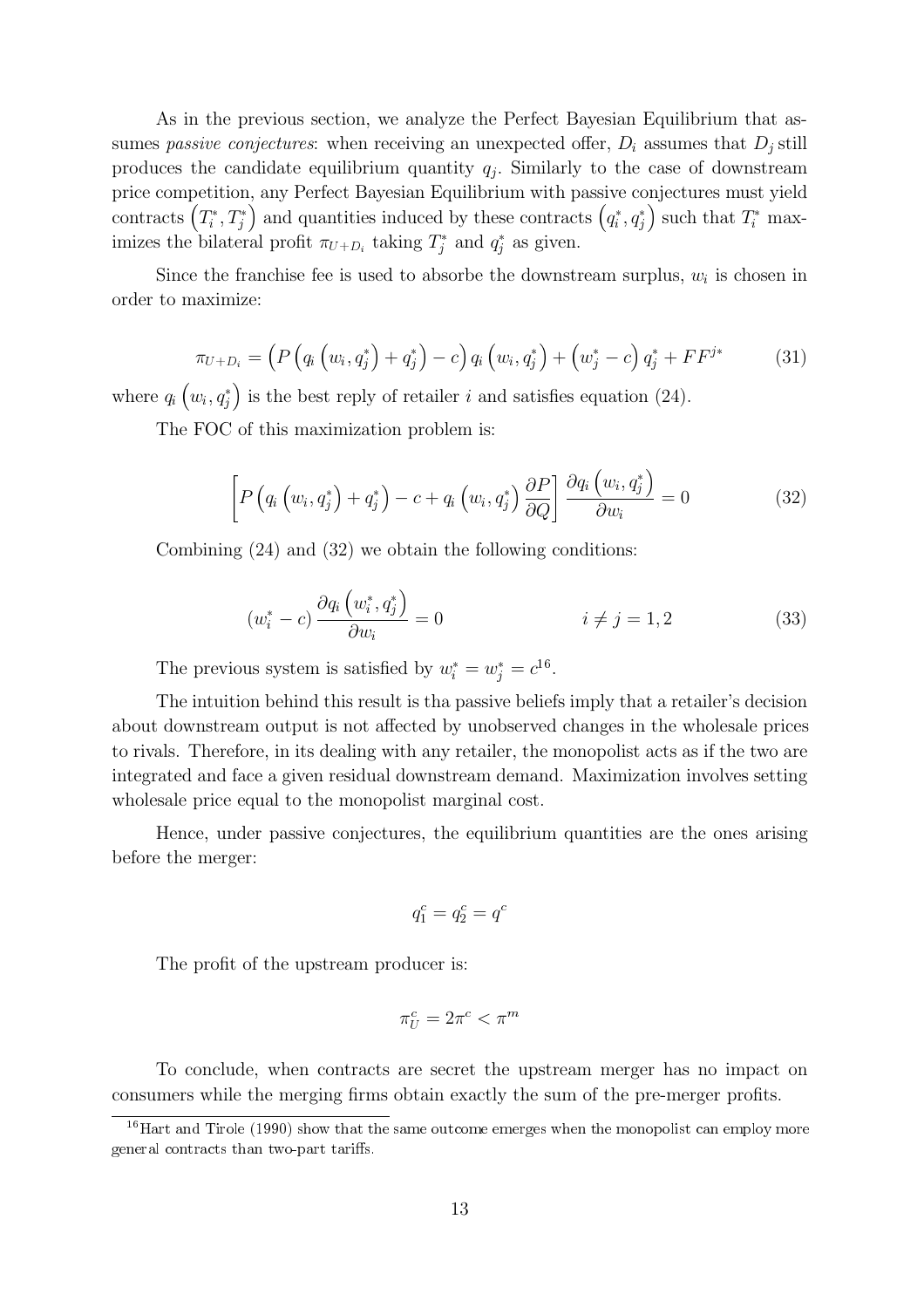#### 3.2 Downstream bargaining power

#### 3.2.1 The pre-merger case

In this case, in the first stage each  $D_i$  simultaneously offers  $U_i$  a tariff  $T_i = w_i q_i + FF^i$ ; each  $D_i$  orders a quantity of intermediate product  $q_i$  and pays  $T_i(q_i)$ . In the second stage,  $D_i$  and  $D_j$  transform the intermediate product into the final one and compete in quantities.

The downstream firm  $D_i$  can use the franchise fee (slotting allowances, in this case) to extract all the upstream firm's profit  $(FF^i = -(w_i - c) q_i)$  and, for a given  $w_i$ it maximizes:

$$
\pi_D^i = [P(q_i(w_i, q_j) + q_j) - c] q_i(w_i, q_j)
$$
\n(34)

where  $q_i(w_i, q_j)$  satisfies condition (24).

The first order condition of  $D_i$ 's maximization problem is given by:

$$
\frac{\partial \pi_U^i}{\partial w_i} = \frac{\partial q_i(w_i, q_j)}{\partial w_i} \left[ \frac{\partial P(Q)}{\partial Q} q_i(w_i, q_j) + P(Q) - c \right] = 0 \tag{35}
$$

Given (24), equation (35) is satisfied iff  $w_i = c$ .

In other words, for any  $w_i$  charged by the rival manufacturer, the best reply of producer  $i$  is to set the wholesale price equal to marginal cost. This implies that the upstream firm maximizes  $[P(q_i + q_j) - c] q_i$ . Therefore, if contracts are unobservable, an upstream firm is indifferent between stipulating an exclusive contract with a downstream firm and integrating vertically.

In equilibrium each manufacturer choses  $w_i = w_j = c$  and symmetric Nash equilibrium quantities and profits are  $q_1^c = q_2^c = q^c$  and  $\pi_D^{1c} = \pi_D^{2c} = \pi^c$ .

#### 3.2.2 Downstream merger

Consider now the case where the industry is characterized by two upstream firms serving a downstream producer. Since  $D$  directly faces the final market, it does not face any credibility problem and manages to make a take-it or leave-it offer to  $U_1$  and  $U_2$  imposing them to sell their input at the marginal cost  $c$ . This implies that  $D$  manages to sell the quantity that maximize its aggregate profit:

$$
\pi_D = (P(Q) - c) Q
$$

In equilibrium,  $q = Q^m$  and  $\pi_D^* = \pi^m > 2\pi^*$ .

Therefore, differently from an upstream merger, a downstream merger decreases the welfare of consumers and increases the profits of the merging firms, relative to the pre-merger situation. This confimrs the results obtained under price competition.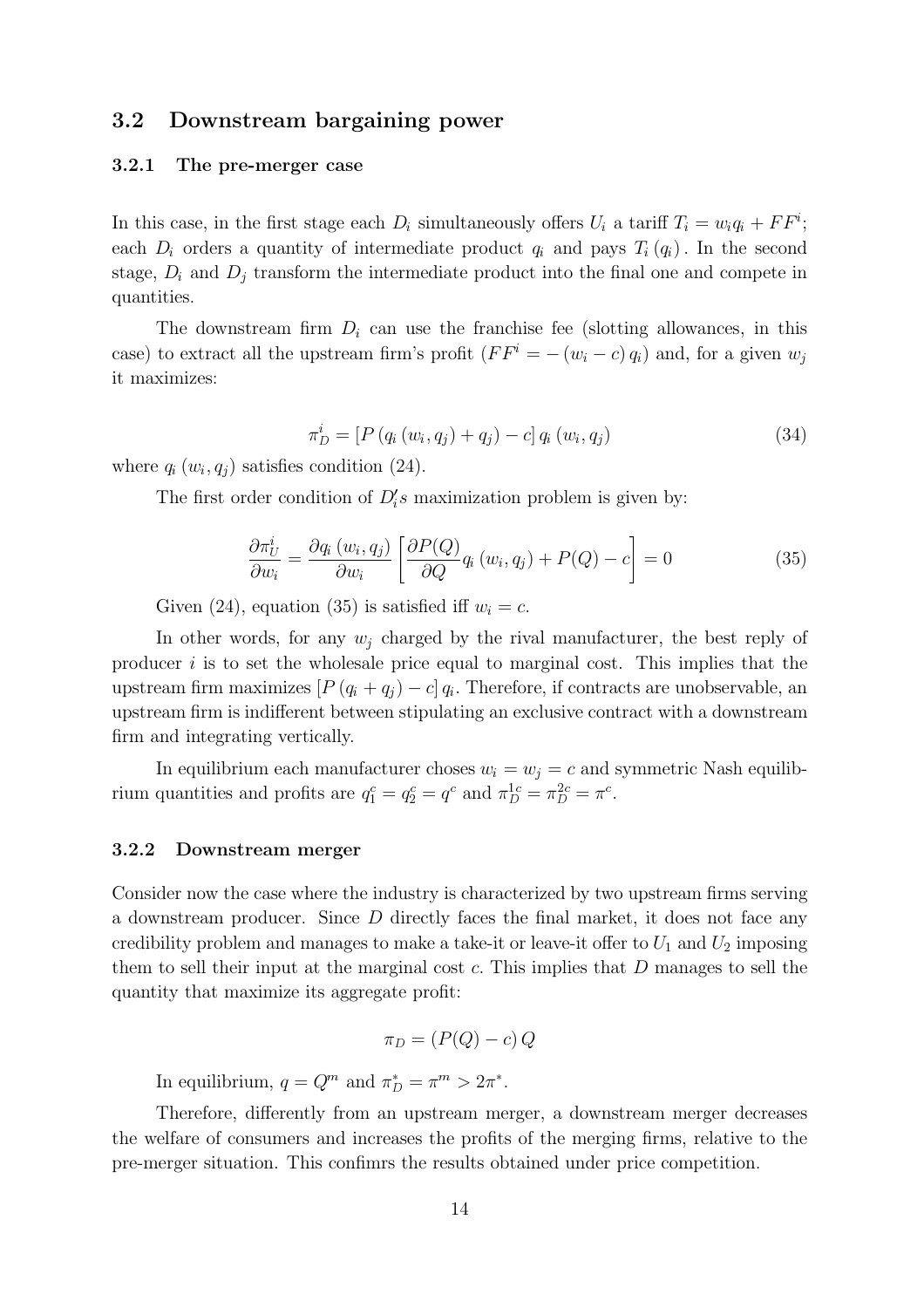### 4 Observable contracts: How the analysis would change

In this section, we briefly review the results that would arise in the game if firms could offer *observable* vertical contracts. In the case of competing vertical chains, observability of contracts implies that an upstream (resp. downstream) firm which has the bargaining power can use the contract to its retailers (resp. supplier) as a pre-commitment device to strategically manipulate product market equilibria in a proftable way. As we shall see, the optimal contract will crucially depend on the type of strategic interaction in the market place (i.e. strategic complements or strategic substitutes), rather than whether the bargaining power is on upstream or downstream  $\text{firms}^{17}$ .

#### 4.1 Price competition

Consider first the case where there are duopolistic vertical chains and the bargaining power is on upstream firms. If goods are strategic complements (a reasonable assumption if firms are competing in prices) and contracts are observable, the upstream firm  $i$  knows that increasing  $w_i$  will shift the best reply function of the retailer upwards and to the right, which implies raising not only  $p^i$  but also  $p^j$ , given  $w_j$ . Therefore, for any  $w_j$ charged by upstream firm j, setting  $w_i > c$  is a commitment to a best reply function with higher prices, that is, a commitment to soften downstream competition (see Figure 1a). This effect explains why, when contracts are observable, it is optimal to set the wholesale price higher than the marginal cost. Since being vertically separated and adopting a two-part tariff allows to exploit this strategic role associated with the choice of the wholesale price, it is more profitable than being vertically integrated, which is equivalent to setting  $w_i = c$ ,  $FF^i = 0$  and maximizing directly  $(p^i - c) D(p)^{18}$ .

#### Insert Figure 1

The same kind of strategic effect also arises when downstream firms have the bargaining power in the vertical chain and for the same intuition. The downstream firm's

<sup>&</sup>lt;sup>17</sup>We keep the analysis informal to save space and because these results are relatively well know. The main references here are: Bonanno and Vickers (1988), Rey and Stiglitz (1988), Lin (1988), Gal-Or (1991). See also the survey by Irmen (1998).

 $18$ It can be shown in this setting that linear pricing is more profitable than a two-part tariff when the loss in sales due to double marginalization is not relevant. This is the case when goods are close substitutes (Rey and Stiglitz (1995) and Gal–Or (1991)) or when industry demand is sufficiently inelastic (Irmen  $(1997)$ ). The further question of which contract would be chosen in a game in which firms choose in the first stage whether to offer a two-part tariff or a linear pricing has been addressed by Rey and Stiglitz (1995), Gal–Or (1991) and Irmen (1997) adopting linear demands. The first paper shows that franchise fees will always be the equilibrium outcome in the absence of retail fixed costs. In the other two papers retailers incur a fixed cost in addition to a franchise fee. Linear prices arise as the equilibrium contract when goods are very close substitutes or when industry demand is sufficiently inelastic.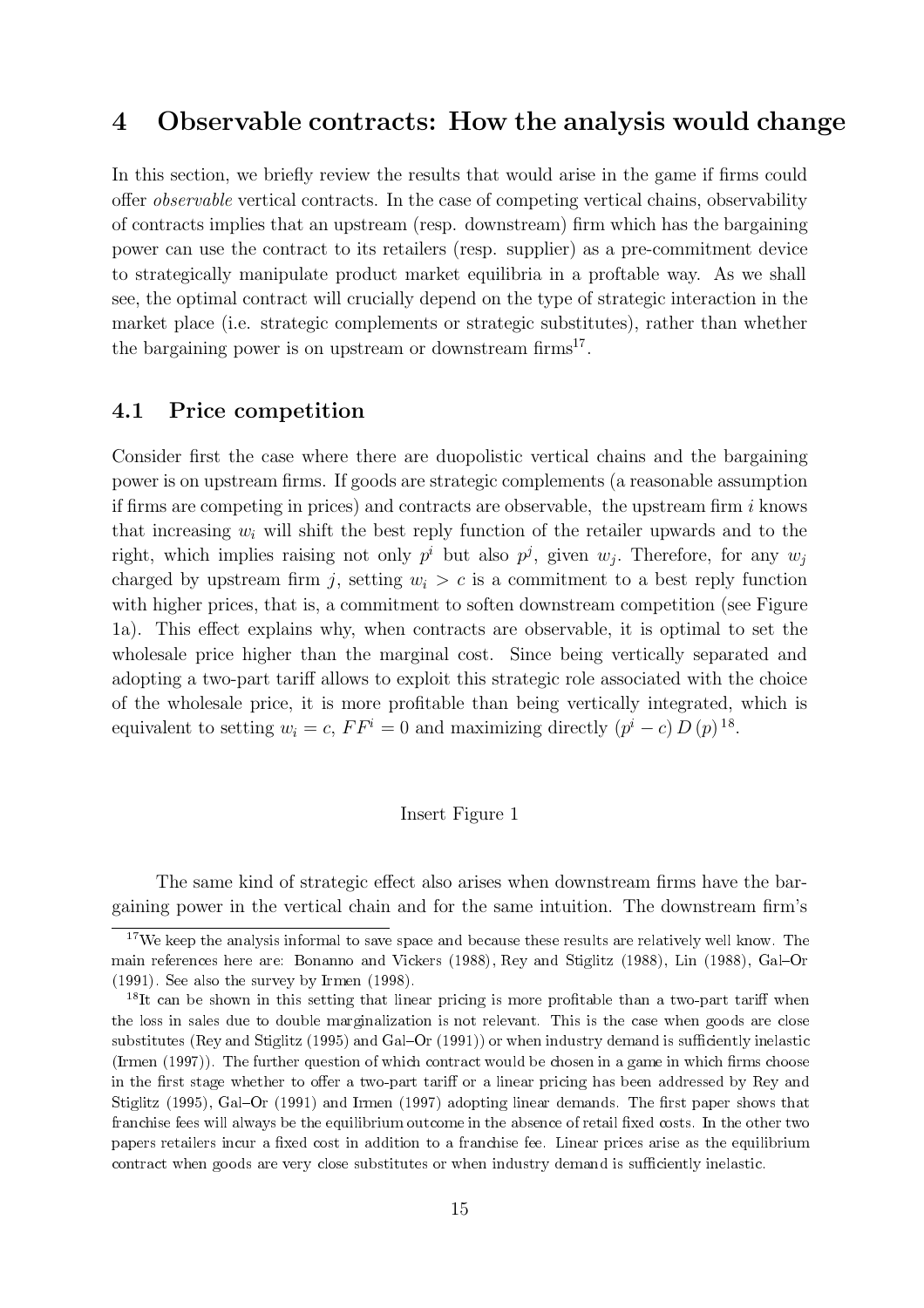optimal contract is to offer the upstream firm a supplying contract under which the latter sells at a wholesale price higher than its marginal cost, but pays a slotting allowance  $(FF < 0)$  to the retailer (see Shaffer, 1991).

At the equilibrium with two vertical chains, therefore, the price would be  $p^{FF}$ , with  $p^{m} > p^{FF} > p^{b}$  (see Figure 1b).

If contracts were observable, the upstream monopolist could support the jointmaximization outcome in a subgame perfect equilibrium. Two-part tariffs suffice: a vector of wholesale prices is sufficient to induce the desired vector of retail proces, while fixed fees transfer the surplus<sup>19</sup>. No lack of commitment effect arises here and an upstream merger would result in the upstream monopolist being able to fully exploit its monopoly position.

The same would happen with a downstream monopolist. It would make a take-itor-leave-it offer where the wholesale price equals the marginal cost, and both upstream firms would accept it. The downstream monopolist would then set the monopoly price.

#### 4.2 Quantity competition

Consider first the case of vertical chains with the upstream firms having the bargaining power over the retailers. When market interaction gives rise to strategic substitutability, if contracts are observable each upstream firm's best strategy will be to set  $w_i < c$  for any given  $w_i$ , so as to shift the own retailer's best reply function to the right (see Figure 2a). Other things being equal, being more aggressive in the market place would induce the rival retailer to reduce its quantity and raise the own retailer's profit. However, both upstream producers would have exactly the same incentives to strategically use the vertical contract, and the final outcome would be higher equilibrium quantities and lower profits than in the case of vertical integration (see Figure 2b).

If the bargaining power was on the downstream firms, they would have the same incentive to pre-commit by offering a contract to the supplier which makes them (credibly) more aggressive in the downstream competition.

#### Insert Figure 2

If contracts were observable, the upstream monopolist could easily sustain the monopolistic outcome, for istance making the following take-it-or-leave-it offers to  $D_1$ and  $D_2$ :

$$
(q_i, T_i) = \left\{ \frac{Q^m}{2}, \frac{p^m Q^m}{2} \right\} \qquad i = 1, 2
$$

<sup>19</sup>See Mathewson and Winter (1984).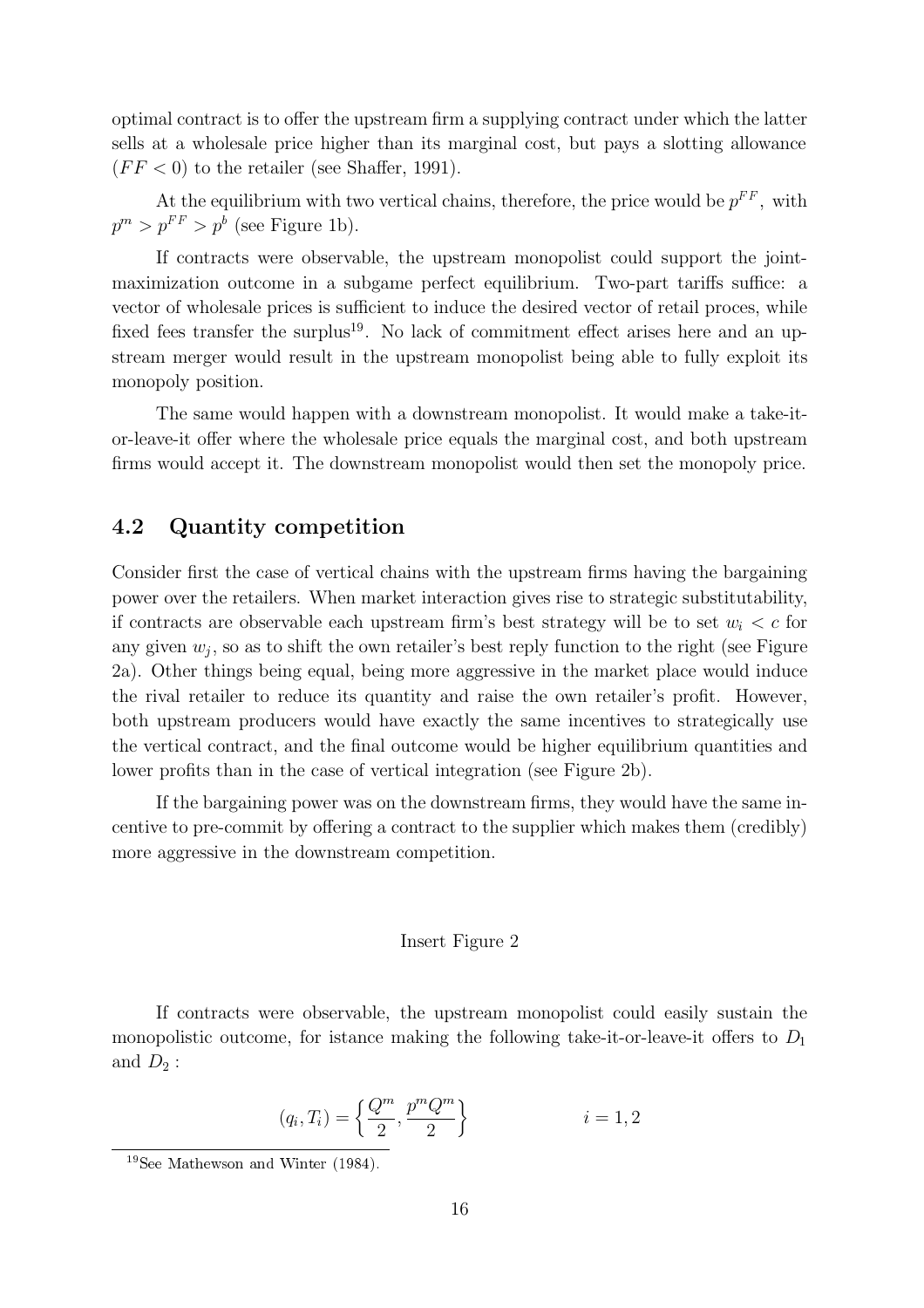Both downstream firms would accept this contract and they together would sell the quantity  $Q^m$  at price  $p^m$ . No lack of commitment effect arises here and an upstream merger would result in the upstream monopolist being able to fully exploit its monopoly position.

The same outcome would arise in the case where there is a downstream monopolist.

To conclude, if contracts were observable, then both upstream and downstream mergers are equally welfare detrimental, as they would allow the merging parties to fully enjoy their monopoly power.

As a way of summary, the following table illustrates all the results obtained in the different cases analysed in this paper.

| <b>rapic 1.</b> Daminary or results price competition    |                                        |                        |  |
|----------------------------------------------------------|----------------------------------------|------------------------|--|
|                                                          | ObservableContracts   Secret Contracts |                        |  |
| Duopolistic Vertical Chains $ w>c p^{FF} \in (p^b, p^m)$ |                                        | $w = c$ $p^{FF} = p^b$ |  |
| Upstream Merger                                          | $w > c$ $p^{FF} = p^m$                 | $w = c$ $p^{FF} = p^b$ |  |
| Downstream Merger                                        | $w = c$ $p^{FF} = p^m$                 | $w = c$ $p^{FF} = p^m$ |  |

Table 1: Summary of results - price competition

|                                                      | ObservableContracts   Secret Contracts |                                      |
|------------------------------------------------------|----------------------------------------|--------------------------------------|
| Duopolistic Vertical Chains $ w < c \, q^{FF} > q^c$ |                                        | $w = c \quad q^{FF} = q^c$           |
| Upstream Merger                                      | $w > c$ $q^{FF} = \frac{Q^m}{a}$       | $w = c \quad q^{FF} = q^c$           |
| Downstream Merger                                    | $w = c \quad q^{FF} = \frac{Q^m}{2}$   | $w = c \quad q^{FF} = \frac{Q^m}{2}$ |

Summary of results - quantity competition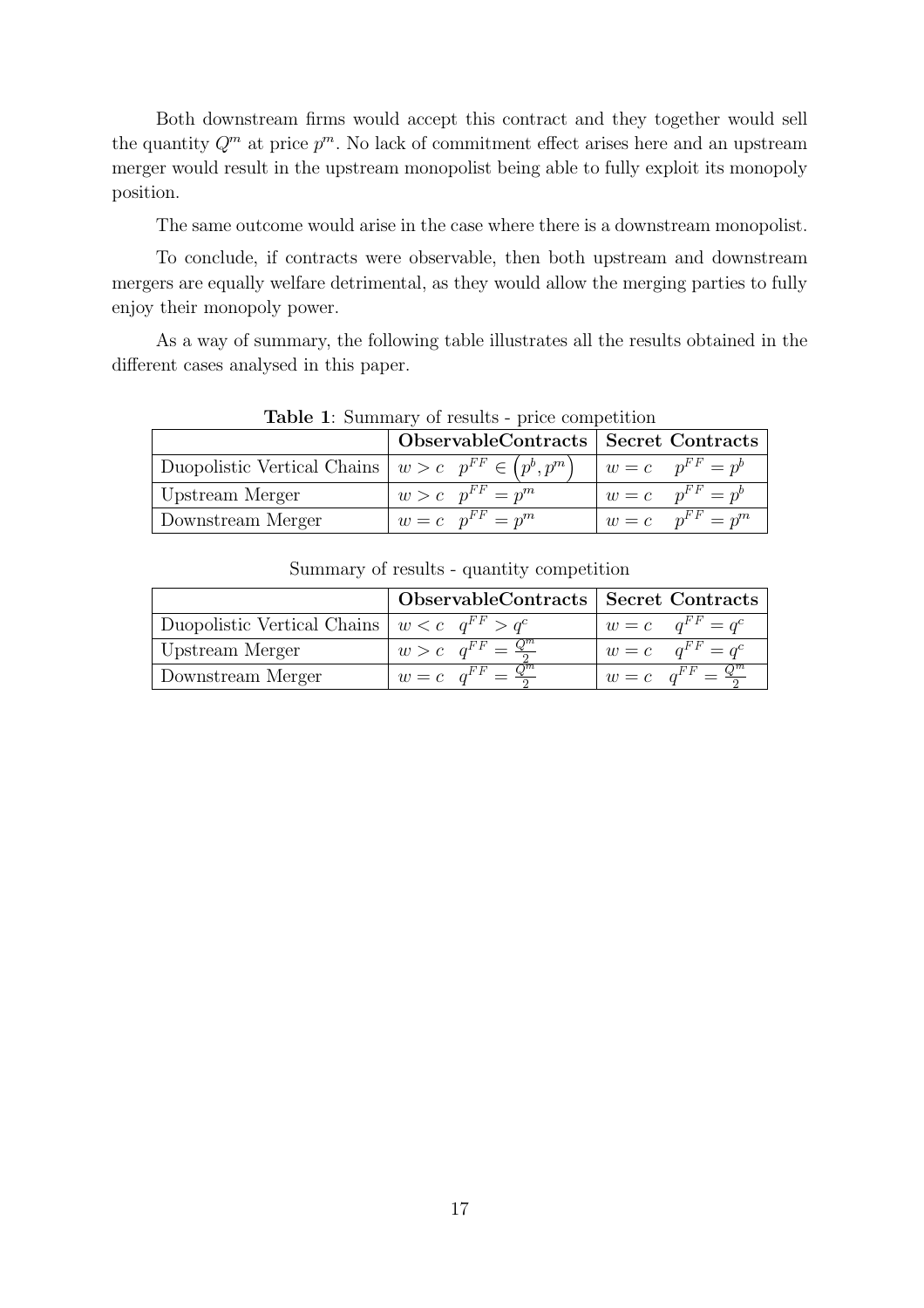## References

- [1] Bonanno, G. and J. Vickers (1988) "Vertical separation", Journal of Industrial Economics, 36, 257-265.
- [2] Dobson, P. and M. Waterson (1999), "Retailer power: recent developments and policy implications", Economic Policy, April, 135-164.
- [3] Gal-Or E. (1991), "Duopolistic vertical restraints", European Economic Review, 35, 1237-1253.
- [4] Hart, O. and J. Tirole (1990), "Vertical Integration and Market Foreclosure", Brookings Papers on Economic Activity, Microeconomics, 205-285.
- [5] Irmen, A. (1997), "Note on duopolistic vertical restraints", European Economic Review, 41, 1559-1567.
- $[6]$  Irmen, A.  $(1998)$ , "Precommitment in competing vertical chains", Journal of Economic Surveys, 12(4), 333-359.
- [7] Lin, Y.J. (1988), "Oligopoly and Vertical Integration: Note", American Economic Review, 78, 251-254.
- [8] Mathewson, G.F. and R. A. Winter (1984), "An economic Theory of Vertical Restraints", Rand Journal of Economics 15, 27-38.
- [9] McAfee, R. P. and M. Schwartz (1994), "Opportunism in Multilateral Vertical Contracting: Nondiscrimation, Exclusivity and Uniformity", American Economic Review, 84, 210-230.
- [10] O'Brien D. and G. Shaffer (1992), "Vertical control with bilateral contracts", Rand Journal of Economics, 23, 299-308.
- [11] Rey, P. and J. Stiglitz (1988), "Vertical Restraints and Producer Competition", European Economic Review, 32, 561-568.
- [12] Rey, P. and J. Stiglitz (1995), "The role of exclusive territories in producers' competition", Rand Journal of Economcis, 26, 431-451.
- [13] Rey, P. and J. Tirole (1986), \The logic of vertical restraints", American Economic Review 76, 921-939.
- [14] Rey, P. and J. Tirole (February 1996), "A Primer on Foreclosure", mimeo.
- $[15]$  Shaffer, G. (1991), "Slotting allowances and resale price maintenance: a comparison of facilitating practices", Rand Journal of Economics, 22, 120-135.
- [16] Spengler (1950), "Vertical Integration and Anti-Trust Policy", Journal of Political Economy 58, 347-352.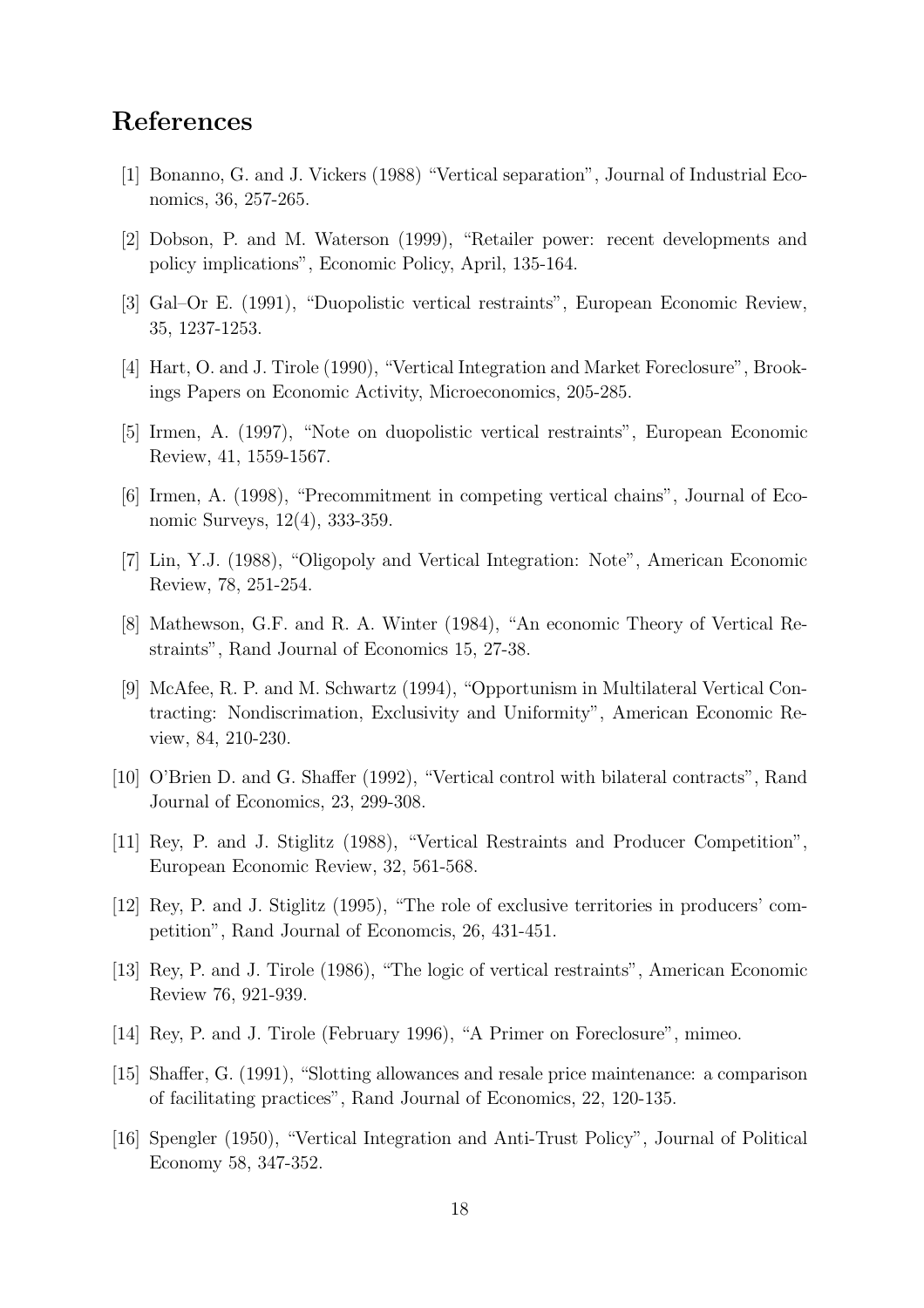[17] Telser, L. (1960), "Why should manufacturers want fair trade?", Journal of Law and Economics, 3, 86-105.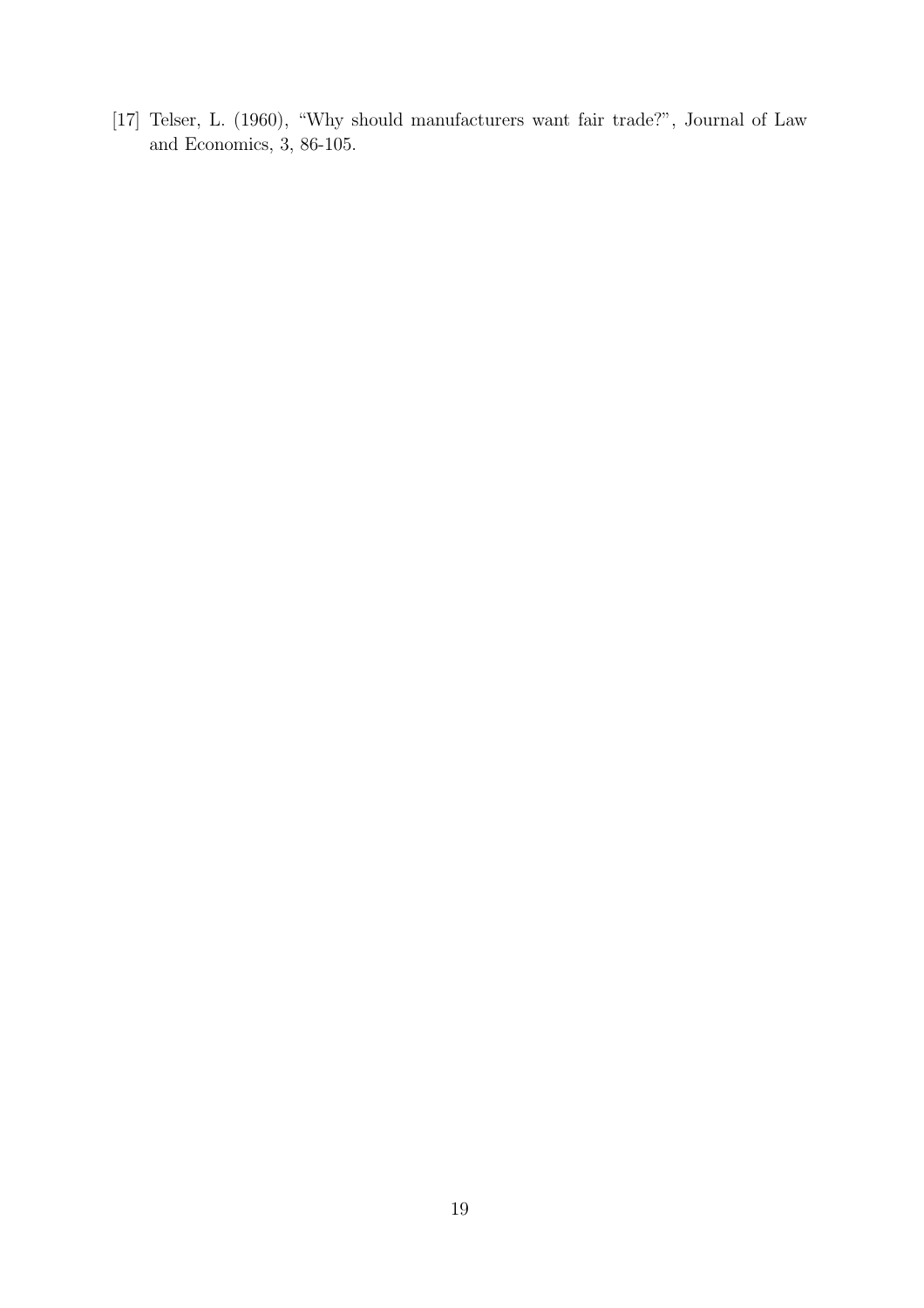